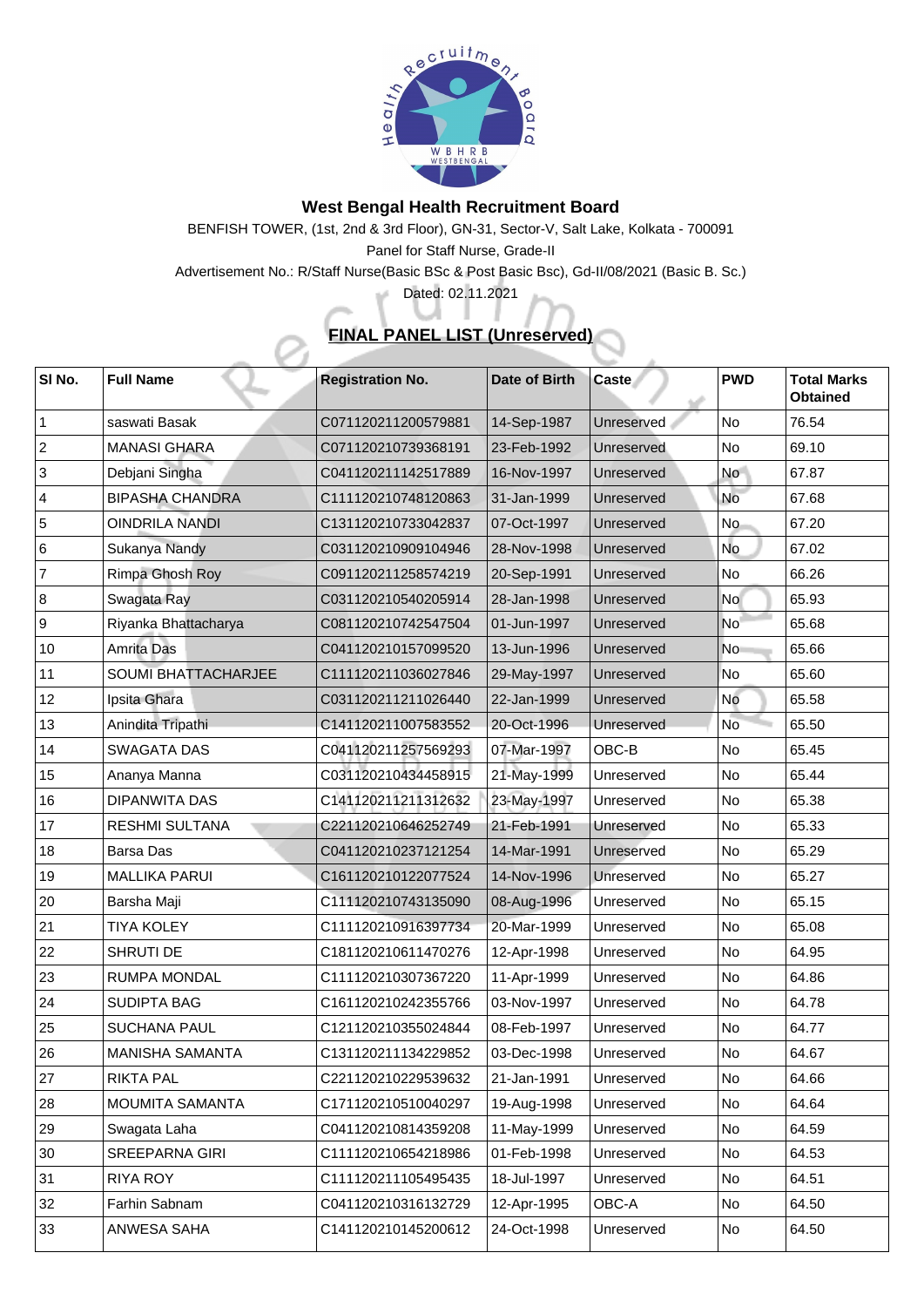| 34           | <b>SOUJANYA BERA</b>              | C081120210913340674 | 22-May-1997 | Unreserved             | No                       | 64.45 |
|--------------|-----------------------------------|---------------------|-------------|------------------------|--------------------------|-------|
| 35           | <b>ANKITA GHOSH</b>               | C091120211106283326 | 14-Jan-1999 | Unreserved             | No                       | 64.45 |
| 36           | <b>SUCHARITA BHOWMICK</b>         | C031120211141548081 | 07-Oct-1997 | Unreserved             | N <sub>o</sub>           | 64.18 |
| 37           | Anindita Bhadra                   | C061120210628136197 | 09-Apr-1997 | OBC-B                  | No                       | 64.15 |
| 38           | <b>DOYEL SINGHA</b>               | C051120210527261642 | 22-Oct-1998 | Unreserved             | N <sub>o</sub>           | 64.14 |
| 39           | <b>ANANYA DEY</b>                 | C151120210631245291 | 24-May-1998 | Unreserved             | No                       | 64.06 |
| 40           | <b>IPSITA DAS</b>                 | C061120210436025134 | 14-Jan-1997 | Unreserved             | No                       | 64.01 |
| $ 41\rangle$ | <b>SABARNI CHAULE</b>             | C111120211139156153 | 18-Feb-1998 | Unreserved             | N <sub>o</sub>           | 64.00 |
| 42           | <b>DIPA SEN</b>                   | C131120210633073926 | 16-Nov-1997 | Unreserved             | No                       | 63.99 |
| $ 43\rangle$ | <b>Ellora Paul</b>                | C041120210517055579 | 18-May-1998 | Unreserved             | No                       | 63.90 |
| 44           | Siwani Rai                        | C091120210120200263 | 02-Nov-1996 | OBC-B                  | No                       | 63.79 |
| 45           | <b>JHUMPA SEN</b>                 | C051120211002547287 | 17-Mar-1997 | OBC-B                  | No                       | 63.73 |
| 46           | <b>BAISHAKHI MUKHERJEE</b>        | C091120211248024342 | 12-Nov-1996 | <b>Unreserved</b>      | No                       | 63.72 |
| 147          | <b>Amrita Dutta</b>               | C121120211219129789 | 02-Aug-1997 | Unreserved             | No                       | 63.70 |
| 48           | <b>Sultana Yesmin</b>             | C101120210256019221 | 17-Oct-1996 | OBC-A                  | No                       | 63.59 |
| 49           | <b>Asmita Mitra</b>               | C111120210245413569 | 10-Mar-1997 | Unreserved             | No                       | 63.52 |
| 50           | <b>PIYALI BERA</b>                | C131120210739279068 | 21-Sep-1998 | Unreserved             | No                       | 63.52 |
| 51           | <b>RIMPA DAS</b>                  | C111120210950186223 | 10-Dec-1997 | OBC-B                  | <b>No</b>                | 63.51 |
| 52           | <b>Sriza Chakraborty</b>          | C041120210903308243 | 07-Apr-1997 | Unreserved             | <b>No</b>                | 63.47 |
| 53           | <b>PRIYA SARKAR</b>               | C121120210538486972 | 25-Aug-1992 | Unreserved             | No                       | 63.44 |
| 54           | Konika Chakraborty                | C031120211049006519 | 20-Oct-1997 | Unreserved             | No                       | 63.44 |
| 55           | <b>CHANDRIMA SARKAR</b>           | C101120210242339259 | 25-May-1998 | Unreserved             | No                       | 63.44 |
| 56           | <b>ANTIKA BISWAS</b>              | C131120210738563701 | 27-Mar-1997 | Unreserved             | <b>No</b>                | 63.38 |
| 57           | <b>Pallabi Chowdhury</b>          | C031120211113327082 | 09-Mar-1999 | Unreserved             | $\overline{\mathsf{No}}$ | 63.36 |
| 58           | <b>ANKITA MAHATO</b>              | C051120210717485436 | 23-Dec-1996 | Unreserved             | No                       | 63.35 |
| 59           | <b>ARPITA SINGHA ROY</b>          | C171120210513021688 | 06-Jun-1989 | Unreserved             | No                       | 63.31 |
| 60           | Joyita Das Adhikary               | C101120211010088697 | 05-Jan-1997 | Unreserved             | <b>No</b>                | 63.27 |
| 61           | Sayanita Samanta                  | C031120210511212672 | 14-Jan-1998 | Unreserved             | <b>No</b>                | 63.26 |
| 62           | <b>SHREYASI BISWAS</b>            | C141120210720326299 | 05-Aug-1997 | Unreserved             | No                       | 63.23 |
| 63           | <b>URBASHI BARMAN</b>             | C121120210356485464 | 25-Jan-1991 | <b>Scheduled Caste</b> | No                       | 63.19 |
| 64           | <b>SWARAMITA GHOSH</b>            | C051120210813500297 | 07-Mar-1996 | Unreserved             | No                       | 63.15 |
| 65           | Jayeesha Biswas                   | C041120210140585283 | 08-Jul-1997 | <b>Unreserved</b>      | No                       | 63.14 |
| 66           | <b>NATASHA BISWAS</b>             | C051120210903448958 | 28-Aug-1996 | <b>OBC-B</b>           | No                       | 63.13 |
| 67           | Tiyasa Nandy                      | C031120211045219552 | 09-Nov-1998 | <b>Unreserved</b>      | No                       | 63.12 |
| 68           | <b>GARGI GOSWAMI</b>              | C071120210808525489 | 27-Oct-1996 | Unreserved             | No                       | 63.10 |
| 69           | Manisha Chatterjee                | C031120210833586209 | 28-Feb-1997 | Unreserved             | No                       | 63.10 |
| 70           | <b>MADHUMITA MAHATA</b>           | C031120210129131386 | 27-Jul-1998 | OBC-B                  | No                       | 63.07 |
| 71           | <b>RIA SAMANTA</b>                | C091120210958477253 | 23-Aug-1997 | Unreserved             | No                       | 62.99 |
| 72           | <b>Kajal Shyamal</b>              | C061120210636218806 | 05-Mar-1999 | Unreserved             | No                       | 62.99 |
| 73           | <b>ANKITA MAITI</b>               | C111120210739200142 | 14-Dec-1998 | Unreserved             | No                       | 62.88 |
| 74           | <b>RIYA DUTTA</b>                 | C041120210856593488 | 18-Nov-1997 | Unreserved             | No                       | 62.85 |
| 75           | ANANYA BHATTACHARJEE              | C111120210947597099 | 26-Sep-1995 | Unreserved             | No                       | 62.82 |
| 76           | Ishita Chaudhuri                  | C041120210422055973 | 24-Nov-1996 | Unreserved             | No                       | 62.80 |
| 77           | <b>SAHELI MUKHERJEE</b>           | C041120210457479367 | 09-Jul-1996 | Unreserved             | No.                      | 62.77 |
| 78           | <b>PRATYUSHA MONDAL</b>           | C121120210542357287 | 08-Mar-1999 | Unreserved             | No                       | 62.75 |
| 79           | <b>CHANDRIMA</b><br>CHATTOPADHYAY | C031120210252404608 | 25-Apr-1998 | Unreserved             | No                       | 62.72 |
| 80           | TANIMA DEY                        | C081120210943040763 | 07-Dec-1991 | Unreserved             | No                       | 62.71 |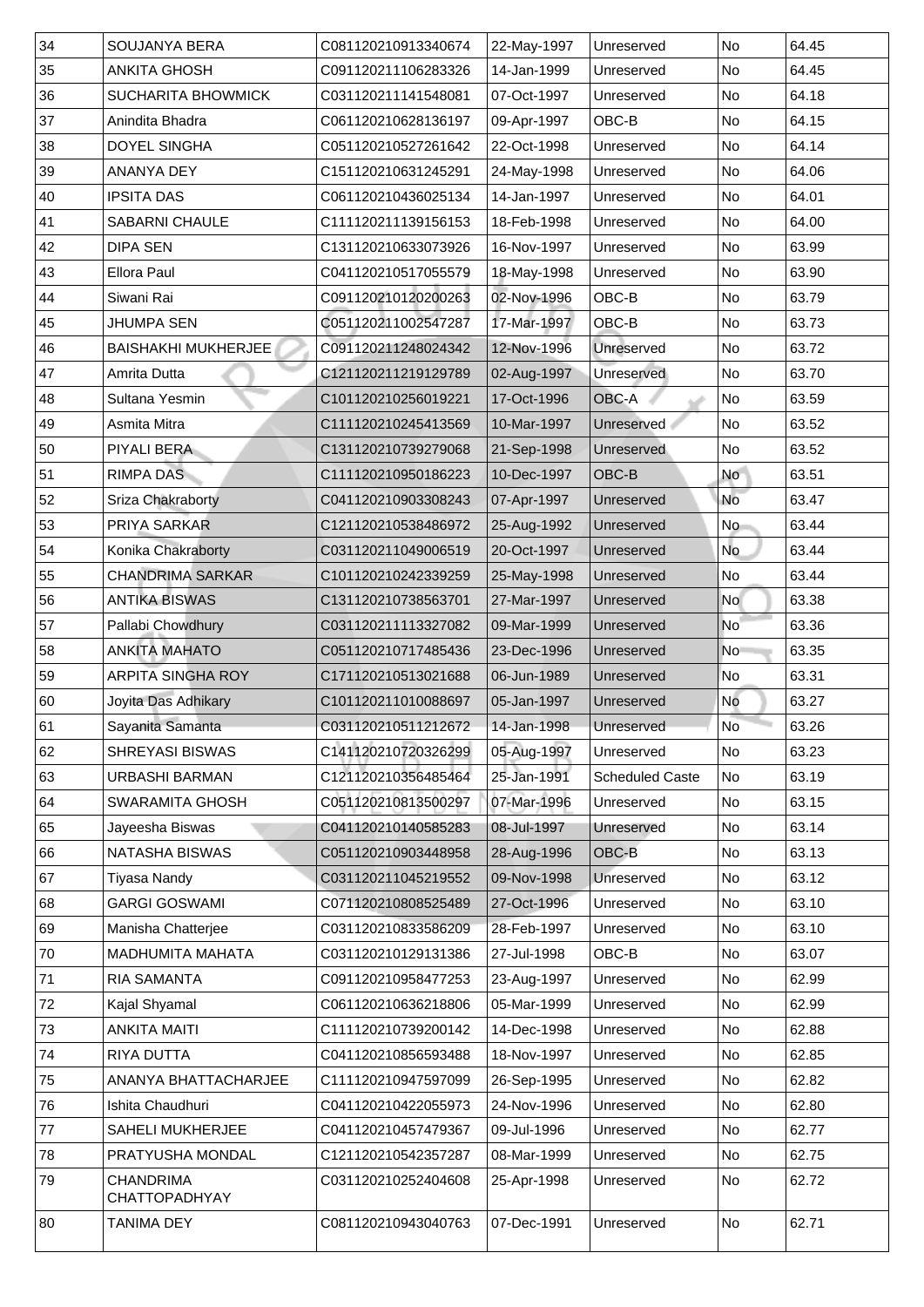| 81  | <b>Rima Koley</b>          | C131120210251346061 | 22-Jul-1997 | Unreserved                       | No                       | 62.70 |
|-----|----------------------------|---------------------|-------------|----------------------------------|--------------------------|-------|
| 82  | <b>RESHMA KHAN</b>         | C091120210953395259 | 28-Jan-1998 | Unreserved                       | No                       | 62.65 |
| 83  | <b>SUPARNA MAITY</b>       | C031120210809414331 | 02-Mar-1998 | Unreserved                       | No                       | 62.64 |
| 84  | <b>LABONI JANA</b>         | C141120210926564495 | 25-Jul-1998 | Unreserved                       | No                       | 62.59 |
| 85  | Sayankini Bhattacharya     | C041120210921282303 | 02-Apr-1998 | Unreserved                       | No                       | 62.54 |
| 86  | Agnibina Adak              | C121120210409528822 | 26-Jul-1998 | Unreserved                       | No                       | 62.51 |
| 87  | <b>Komol Kundu</b>         | C101120210320139174 | 13-May-1996 | Unreserved                       | No                       | 62.50 |
| 88  | Manasi Mondal              | C101120211206448095 | 02-May-1997 | Unreserved                       | No                       | 62.49 |
| 89  | Diya Dasgupta              | C061120210854107677 | 07-May-1998 | Unreserved                       | No                       | 62.48 |
| 90  | Shila Lohar                | C041120211250089547 | 29-Apr-1996 | <b>Scheduled Caste</b>           | No                       | 62.47 |
| 91  | <b>SHAMPA GHOSH</b>        | C111120210744098625 | 02-Nov-1998 | Unreserved                       | No                       | 62.46 |
| 92  | <b>MOUMITA DE</b>          | C081120211121541701 | 01-Dec-1997 | Unreserved                       | No                       | 62.45 |
| 93  | Paradarshini Bag           | C041120210501356827 | 29-Jul-1997 | Unreserved                       | No                       | 62.41 |
| 94  | <b>Manisha Mandal</b>      | C041120210542353701 | 07-Aug-1997 | Unreserved                       | No                       | 62.41 |
| 95  | <b>PAMELA GUHA</b>         | C131120211235031980 | 06-Jan-1997 | Unreserved                       | No                       | 62.34 |
| 96  | <b>PUJA MAJI</b>           | C041120210423307234 | 26-Apr-1997 | <b>OBC-A</b>                     | No                       | 62.34 |
| 97  | <b>MOUSUMI SASMAL</b>      | C101120210950181800 | 15-Aug-1997 | Unreserved                       | No                       | 62.29 |
| 98  | <b>Swagata Mondal</b>      | C041120211121013170 | 16-Oct-1999 | Unreserved                       | <b>No</b>                | 62.29 |
| 99  | Madhurima Banerjee         | C031120210913530889 | 30-Jun-1998 | Unreserved                       | <b>No</b>                | 62.27 |
| 100 | <b>SUDESHNA MANNA</b>      | C181120210738547584 | 22-Jul-1998 | Unreserved                       | No                       | 62.27 |
| 101 | <b>PARAMA MAITY</b>        | C051120210356096248 | 15-Jun-1998 | Unreserved                       | No                       | 62.21 |
| 102 | <b>SANGHA CHOWDHURY</b>    | C051120211252229591 | 19-May-1999 | Unreserved                       | No                       | 62.19 |
| 103 | Paramita Debnath           | C111120210400316107 | 13-Mar-1998 | Unreserved                       | <b>No</b>                | 62.18 |
| 104 | Debasmita Adak             | C061120210940199752 | 03-Nov-1998 | Unreserved                       | $\overline{\mathsf{No}}$ | 62.17 |
| 105 | Anurima Mondal             | C071120211239426235 | 12-Apr-1998 | $\mathsf{OBC}\text{-}\mathsf{B}$ | N <sub>o</sub>           | 62.15 |
| 106 | <b>SHREYASI MANNA</b>      | C031120211120117363 | 19-Oct-1998 | Unreserved                       | No                       | 62.08 |
| 107 | <b>ANITA MANNA</b>         | C041120210156394121 | 21-Mar-1999 | Unreserved                       | <b>No</b>                | 62.06 |
| 108 | <b>IVE SAHA</b>            | C091120211014044191 | 06-Dec-1998 | <b>Scheduled Caste</b>           | <b>No</b>                | 62.05 |
| 109 | <b>MADHUMITA KHANRA</b>    | C111120211002206610 | 18-Jan-1997 | Unreserved                       | No                       | 61.99 |
| 110 | <b>Trisha Dutta</b>        | C041120210945455983 | 27-Jan-1997 | Unreserved                       | No                       | 61.97 |
| 111 | <b>KAJI KAYANATH</b>       | C081120211016493524 | 09-Sep-1997 | Unreserved                       | No                       | 61.96 |
| 112 | <b>RIYA SARKAR</b>         | C121120210627468422 | 25-Aug-1992 | <b>Unreserved</b>                | No                       | 61.88 |
| 113 | <b>SIMA PANDA</b>          | C151120210919213677 | 08-May-1999 | Unreserved                       | No                       | 61.85 |
| 114 | <b>PRANATI SARKAR</b>      | C031120210830470081 | 12-Sep-1997 | <b>Unreserved</b>                | No                       | 61.83 |
| 115 | <b>BAISHAKHI PAIKARA</b>   | C041120211033282538 | 23-Apr-1998 | <b>Scheduled Caste</b>           | No                       | 61.83 |
| 116 | Sampa Bera                 | C271120211105016155 | 01-Apr-1999 | Unreserved                       | No                       | 61.83 |
| 117 | <b>SUPRITI ADHIKARI</b>    | C131120210532335227 | 07-Nov-1997 | Unreserved                       | No                       | 61.82 |
| 118 | Priya Manna                | C111120211154222871 | 14-May-1991 | Unreserved                       | No                       | 61.81 |
| 119 | Monalisha Chanda           | C031120210952128707 | 23-Dec-1997 | Unreserved                       | No                       | 61.81 |
| 120 | <b>MOULI BHATTACHARJEE</b> | C031120210621290726 | 22-Jun-1998 | Unreserved                       | No                       | 61.81 |
| 121 | Tabassum Tamanna           | C051120211033208352 | 14-Oct-1995 | OBC-A                            | No                       | 61.80 |
| 122 | <b>SWAGATA HALDER</b>      | C041120211034271451 | 22-Nov-1997 | <b>Scheduled Caste</b>           | No                       | 61.78 |
| 123 | <b>SHREYA MUKHERJEE</b>    | C121120210714138879 | 18-Aug-1998 | Unreserved                       | No                       | 61.76 |
| 124 | <b>POULAMI SINHA</b>       | C091120210756561289 | 01-Jan-1999 | Unreserved                       | No                       | 61.76 |
| 125 | Megha ghosh                | C041120210904444390 | 16-Jan-1996 | Unreserved                       | No                       | 61.74 |
| 126 | <b>MOUMITA MONDAL</b>      | C111120211241437086 | 02-Feb-1998 | Unreserved                       | No                       | 61.73 |
| 127 | <b>ZINAT SHIREEN</b>       | C041120210753534564 | 06-Dec-1996 | Unreserved                       | No                       | 61.70 |
| 128 | <b>LUSI BHUNIA</b>         | C041120210250578288 | 28-Mar-1999 | <b>Scheduled Caste</b>           | No                       | 61.70 |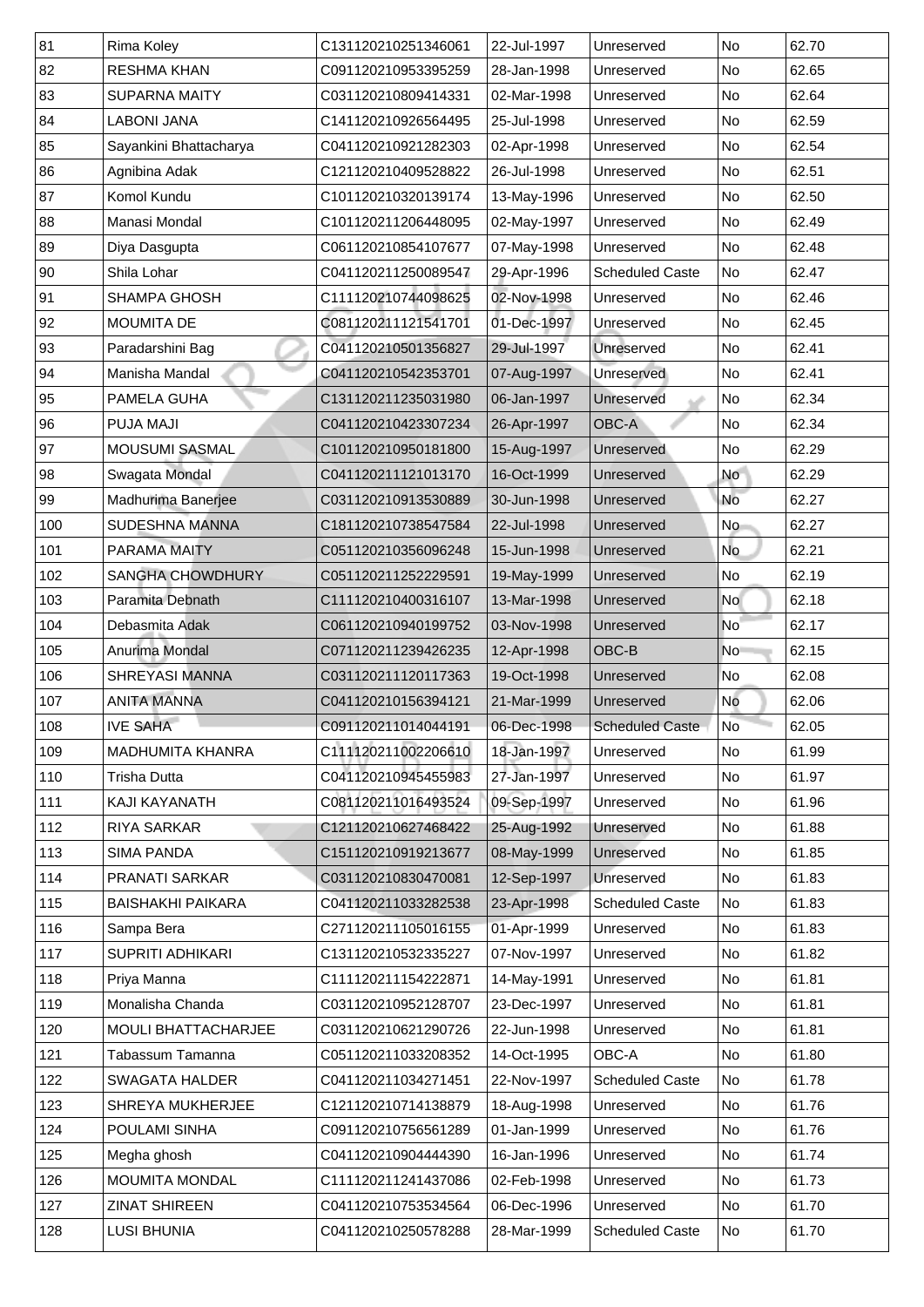| 129              | Jemima Akhtar             | C051120210524235262 | 13-Apr-1998 | Unreserved             | <b>No</b>      | 61.68 |
|------------------|---------------------------|---------------------|-------------|------------------------|----------------|-------|
| 130              | <b>ANWESHA BARIK</b>      | C031120210910226561 | 10-Aug-1997 | OBC-B                  | <b>No</b>      | 61.66 |
| 131              | <b>SHIRSA GURIA</b>       | C081120210312405911 | 07-Feb-1998 | Unreserved             | No             | 61.64 |
| 132              | TITAS MARDANIYA           | C041120211044034466 | 08-Oct-1997 | Unreserved             | <b>No</b>      | 61.63 |
| 133              | <b>DIPA SAMANTA</b>       | C091120210640212772 | 19-Nov-1998 | Unreserved             | No             | 61.62 |
| 134              | <b>DEBALINA BANERJEE</b>  | C141120210926484373 | 15-Feb-1998 | Unreserved             | No             | 61.61 |
| 135              | Nivedita Pal              | C041120210839031204 | 12-May-1998 | OBC-B                  | <b>No</b>      | 61.61 |
| 136              | <b>DEBASREE SEAL</b>      | C071120210957132269 | 19-Mar-1991 | Unreserved             | No             | 61.60 |
| 137              | Sanhita Mondal            | C101120210207318332 | 03-Jan-1998 | Unreserved             | No             | 61.59 |
| 138              | Taniya Mondal             | C031120211049132758 | 01-Apr-1997 | <b>OBC-A</b>           | <b>No</b>      | 61.58 |
| 139              | <b>ANKHI DUTTA</b>        | C111120210352578587 | 16-Nov-1996 | Unreserved             | <b>No</b>      | 61.57 |
| 140              | Riya Bairagi              | C041120210147592818 | 05-Dec-1998 | <b>Scheduled Caste</b> | No             | 61.56 |
| 141              | <b>SUDESHNA DE</b>        | C131120210225551976 | 14-Oct-1998 | Unreserved             | <b>No</b>      | 61.55 |
| 142              | Rumeli Mukhopadhyay       | C171120210450115201 | 27-Dec-1996 | Unreserved             | No             | 61.53 |
| 143              | Sumana Jana               | C031120210308591195 | 02-Sep-1998 | Unreserved             | No             | 61.52 |
| 144              | Somashri Das              | C081120211046010694 | 30-Apr-1998 | Unreserved             | <b>No</b>      | 61.51 |
| 145              | <b>Ankita Chatterjee</b>  | C031120210943422841 | 30-Apr-1998 | Unreserved             | No             | 61.49 |
| 146              | <b>Shreejita Maity</b>    | C111120210903418526 | 29-Sep-1996 | Unreserved             | <b>No</b>      | 61.44 |
| 147              | <b>SUJAN PRADHAN</b>      | C161120210840135465 | 03-Nov-1994 | Unreserved             | No             | 61.40 |
| 148              | <b>ANKITA MAITI</b>       | C031120211007213077 | 09-Sep-1998 | Unreserved             | No             | 61.38 |
| 149              | <b>MANISHA SHEE</b>       | C111120210148393615 | 06-Jan-1998 | Unreserved             | <b>No</b>      | 61.35 |
| 150              | <b>KEKA KUNDU</b>         | C061120211107573515 | 08-Apr-1999 | Unreserved             | No             | 61.35 |
| 151              | <b>SK FARIN RAHAMAN</b>   | C061120210553565837 | 21-Jun-1993 | Unreserved             | <b>No</b>      | 61.33 |
| 152 <sub>2</sub> | Sulekha Khatun            | C061120210935352100 | 11-Sep-1995 | <b>OBC-A</b>           | N <sub>o</sub> | 61.32 |
| 153              | <b>SAHELI BISWAS</b>      | C111120210825379273 | 11-Dec-1997 | OBC-B                  | <b>No</b>      | 61.29 |
| 154              | <b>SUDESHNA MALLICK</b>   | C111120211153514922 | 26-Oct-1996 | Unreserved             | No             | 61.26 |
| 155              | <b>Anushree Chaurasi</b>  | C041120211018179545 | 20-Mar-1998 | OBC-B                  | No             | 61.26 |
| 156              | Ipsa Chandra              | C051120211015404145 | 28-Aug-1998 | Unreserved             | <b>No</b>      | 61.26 |
| 157              | PIYALI CHOWDHURY          | C181120211154120204 | 04-Feb-1997 | OBC-B                  | No             | 61.23 |
| 158              | <b>PRARTHANA GHOSH</b>    | C031120211108297530 | 20-Feb-1997 | Unreserved             | No             | 61.23 |
| 159              | <b>BAISAKHI MONDAL</b>    | C051120210504334122 | 30-Apr-1999 | <b>Scheduled Caste</b> | No             | 61.23 |
| 160              | <b>SAYANI GHOSH</b>       | C031120211029324377 | 03-May-1998 | Unreserved             | No             | 61.19 |
| 161              | Baishakhi Ghosh           | C031120210400112069 | 23-Apr-1997 | Unreserved             | <b>No</b>      | 61.16 |
| 162              | <b>ANANYA ADAK</b>        | C041120210317169376 | 04-Dec-1994 | Unreserved             | No             | 61.14 |
| 163              | <b>Ankita Sarkar</b>      | C041120210112252484 | 02-Feb-1998 | Unreserved             | No             | 61.11 |
| 164              | Saptadipa Roy             | C031120211106383610 | 07-Sep-1996 | Unreserved             | <b>No</b>      | 61.05 |
| 165              | TRISHA NANDI              | C061120210759081659 | 25-Apr-1999 | Unreserved             | No             | 61.05 |
| 166              | Sangita Shai              | C121120210519127298 | 26-Jun-1998 | Unreserved             | No             | 61.04 |
| 167              | <b>SUBARNA PAUL</b>       | C241120210634295092 | 01-Dec-1997 | Unreserved             | No             | 61.00 |
| 168              | <b>SHREYASEE ACHARYA</b>  | C111120211150361807 | 07-Nov-1996 | Unreserved             | No             | 60.99 |
| 169              | <b>RITU MAHAPATRA</b>     | C121120211044211866 | 02-Feb-1997 | OBC-B                  | No             | 60.97 |
| 170              | <b>Riya Bhowmick</b>      | C061120210126449839 | 16-Aug-1996 | Unreserved             | <b>No</b>      | 60.91 |
| 171              | PRIYANKA MAL              | C131120210539594405 | 27-Dec-1996 | Unreserved             | No             | 60.88 |
| 172              | <b>SUSMITA CHATTERJEE</b> | C051120210939578321 | 11-Jan-1997 | Unreserved             | No             | 60.88 |
| 173              | SAPTAPARNA JANA           | C251120210444546458 | 01-Feb-1997 | Unreserved             | No             | 60.86 |
| 174              | <b>SOMA DUA</b>           | C061120210130074698 | 29-Apr-1997 | Unreserved             | No             | 60.86 |
| 175              | <b>DEBRUPA SAHA</b>       | C051120211127452771 | 30-Dec-1996 | Unreserved             | No             | 60.83 |
| 176              | <b>KEYA DATTA</b>         | C171120210746457548 | 25-Apr-1997 | Unreserved             | No             | 60.82 |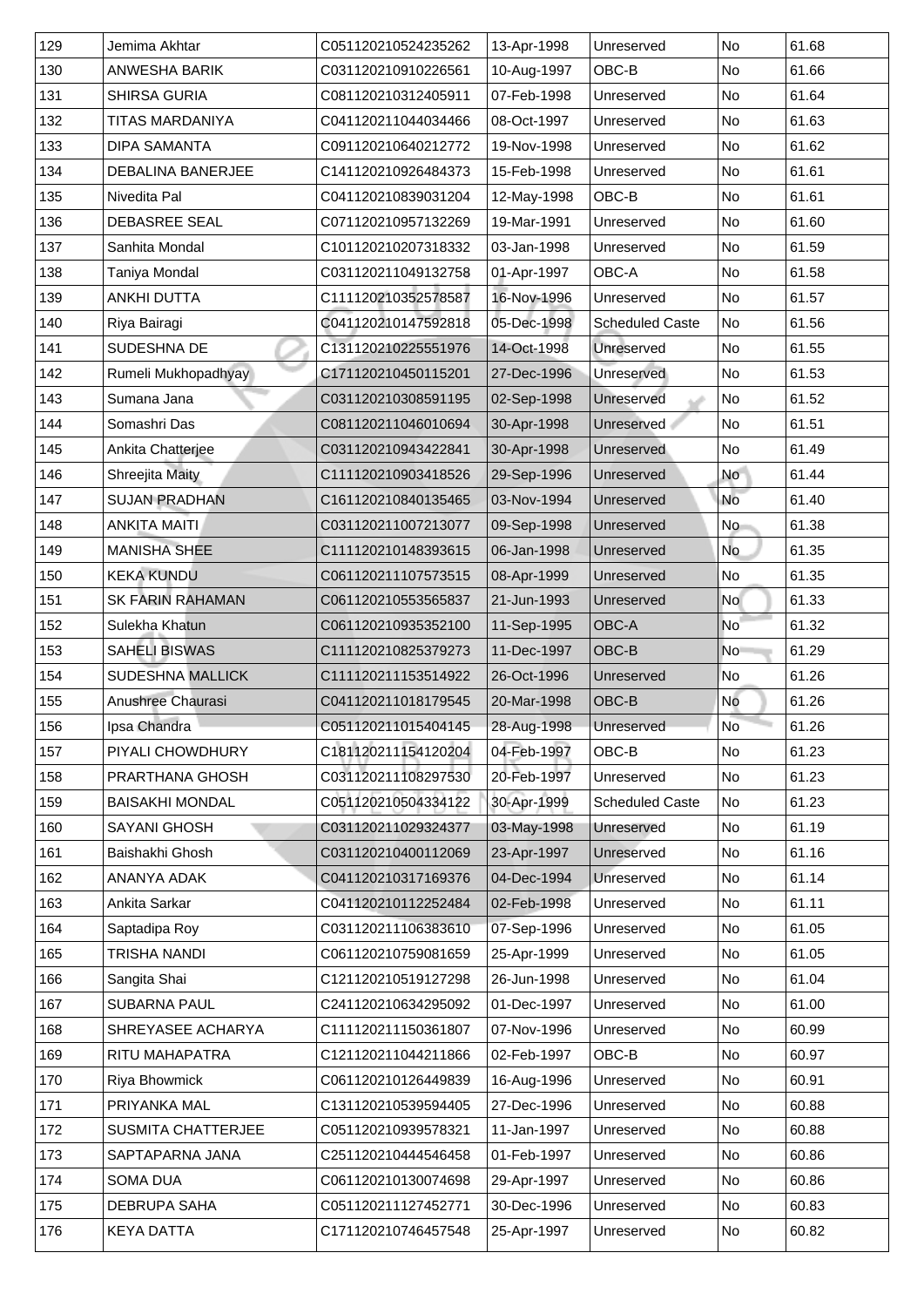| 177           | <b>Bidisha Kheto</b>       | C061120211009240463 | 20-Jun-1998 | Unreserved             | <b>No</b> | 60.82 |
|---------------|----------------------------|---------------------|-------------|------------------------|-----------|-------|
| 178           | Shraddha Sinha             | C281120210412534477 | 12-Aug-1998 | Unreserved             | No        | 60.80 |
| 179           | <b>MUNMUN BISWAS</b>       | C131120210750336997 | 13-Dec-1995 | <b>Scheduled Caste</b> | No        | 60.77 |
| 180           | <b>SANGITA RANI KAR</b>    | C131120211159448977 | 17-May-1997 | Unreserved             | No        | 60.77 |
| 181           | PARNA BHATTACHARJEE        | C121120210436042331 | 18-Jul-1997 | Unreserved             | No        | 60.75 |
| 182           | <b>PRIYANKA DEY</b>        | C111120210229325883 | 29-Sep-1997 | Unreserved             | No        | 60.74 |
| 183           | <b>Rachaita Tamang</b>     | C031120210828288318 | 24-Sep-1998 | <b>Scheduled Tribe</b> | <b>No</b> | 60.72 |
| 184           | <b>ARCHITA SEN</b>         | C041120210549509201 | 22-Aug-1998 | Unreserved             | No        | 60.70 |
| 185           | <b>Shabnam Mustafi</b>     | C041120210738282092 | 21-Apr-1999 | <b>OBC-A</b>           | <b>No</b> | 60.70 |
| 186           | <b>ZAREEN AKHTARA</b>      | C041120210136254954 | 08-Oct-1997 | <b>OBC-A</b>           | <b>No</b> | 60.68 |
| 187           | <b>PRATIMA DAS</b>         | C061120210606048441 | 21-Jun-1998 | Unreserved             | <b>No</b> | 60.66 |
| 188           | <b>SHILPA GHOSH</b>        | C051120210926387659 | 30-Mar-1999 | OBC-B                  | No        | 60.64 |
| 189           | <b>SWARNAKHI NAG</b>       | C061120211154333594 | 26-Dec-1997 | Unreserved             | <b>No</b> | 60.63 |
| 190           | <b>SAMMY AKTAR</b>         | C081120210856234651 | 14-Jun-1993 | OBC-A                  | No        | 60.61 |
| 191           | <b>ANUSHKA ROY</b>         | C121120210447416978 | 06-Jun-1998 | Unreserved             | No        | 60.58 |
| 192           | Sangeeta Nayak             | C111120211054086726 | 08-Jun-1998 | <b>Unreserved</b>      | No        | 60.57 |
| 193           | <b>JAYASHRI MAJHI</b>      | C171120210912540105 | 15-Mar-1998 | OBC-B                  | <b>No</b> | 60.55 |
| 194           | <b>SUSMITA MANDAL</b>      | C121120211150213753 | 02-Apr-1998 | Unreserved             | <b>No</b> | 60.52 |
| 195           | <b>Poulami Mallick</b>     | C061120210725372911 | 07-Nov-1990 | <b>Scheduled Caste</b> | <b>No</b> | 60.51 |
| 196           | sucharita jana             | C091120211054426076 | 04-Oct-1997 | Unreserved             | <b>No</b> | 60.51 |
| 197           | <b>LEENA PATI</b>          | C081120211148067132 | 12-May-1996 | Unreserved             | <b>No</b> | 60.50 |
| 198           | <b>ANKITA SENGUPTA</b>     | C031120210824367483 | 11-May-1998 | Unreserved             | No        | 60.42 |
| 199           | Nabamita Dutta             | C031120210524516844 | 01-Nov-1997 | Unreserved             | No        | 60.37 |
| 200           | <b>SUMANA SASMAL</b>       | C091120211226372821 | 20-Jan-1998 | Unreserved             | <b>No</b> | 60.36 |
| 201           | <b>SUBARNA BARUI</b>       | C051120210733541788 | 04-Jan-1999 | Unreserved             | No        | 60.35 |
| 202           | Nisha Ghosh                | C101120211017211829 | 04-May-1997 | Unreserved             | No        | 60.31 |
| 203           | <b>SITHILEKHA SARKAR</b>   | C041120210117311393 | 03-Mar-1998 | <b>Scheduled Caste</b> | No        | 60.30 |
| 204           | <b>RIA SAMADDER</b>        | C051120211147188990 | 20-Mar-1998 | Unreserved             | <b>No</b> | 60.29 |
| 205           | Asima Bhowmik              | C081120211022274241 | 06-Apr-1997 | Unreserved             | No        | 60.26 |
| 206           | <b>OLIVIA BAKSHI</b>       | C111120210901344845 | 17-Oct-1998 | <b>Scheduled Caste</b> | <b>No</b> | 60.25 |
| 207           | <b>SUDESHNA DAS</b>        | C111120210554533106 | 12-May-1995 | Unreserved             | <b>No</b> | 60.24 |
| 208           | Prajnashri Bhir            | C161120211114382006 | 17-Apr-1996 | OBC-B                  | No        | 60.23 |
| 209           | <b>SAGARIKA DAB</b>        | C061120210740200865 | 27-Aug-1997 | <b>Scheduled Caste</b> | No        | 60.22 |
| 210           | <b>BISWAS NAZMUN NAHAR</b> | C071120211239106644 | 01-Sep-1998 | OBC-A                  | No        | 60.22 |
| 211           | DIPANNITA CHAKRABORTY      | C101120211131046519 | 27-Jul-1996 | Unreserved             | No        | 60.20 |
| 212           | <b>Banasree Mondal</b>     | C151120210355039934 | 11-Dec-1997 | <b>Scheduled Caste</b> | No        | 60.20 |
| 213           | Sumana Samanta             | C051120210741494814 | 23-Jan-1999 | Unreserved             | No        | 60.19 |
| 214           | <b>SREEPARNA BERA</b>      | C051120211145333230 | 08-Dec-1995 | Unreserved             | No        | 60.15 |
| 215           | <b>SUPRITI MAITY</b>       | C081120210733025670 | 01-Jan-1999 | Unreserved             | No        | 60.14 |
| 216           | <b>ANKITA GOSWAMI</b>      | C101120211107109171 | 20-Nov-1996 | Unreserved             | No        | 60.12 |
| $ 217\rangle$ | <b>SUMONA DE</b>           | C051120210956097612 | 12-Mar-1998 | Unreserved             | No        | 60.12 |
| 218           | Archana Mapa               | C111120210433003539 | 18-Jul-1997 | Unreserved             | <b>No</b> | 60.11 |
| 219           | Debapriya Mondal           | C101120211145242668 | 27-Jan-1998 | Unreserved             | No        | 60.10 |
| 220           | Sudeshna Pattanayak        | C141120210555164028 | 15-Nov-1998 | Unreserved             | No        | 60.10 |
| 221           | PRIYANKA PARVEEN           | C051120211148595814 | 08-Aug-1997 | OBC-A                  | No        | 60.03 |
| 222           | Sayantani Paira            | C101120210151152609 | 31-Mar-1998 | Unreserved             | No        | 60.03 |
| 223           | <b>SANCHITA BARUI</b>      | C031120210746065354 | 07-Jun-1998 | Unreserved             | No        | 60.03 |
| 224           | ANJUMANARA KHATUN          | C041120210215255763 | 30-Aug-1997 | <b>OBC-A</b>           | No        | 60.01 |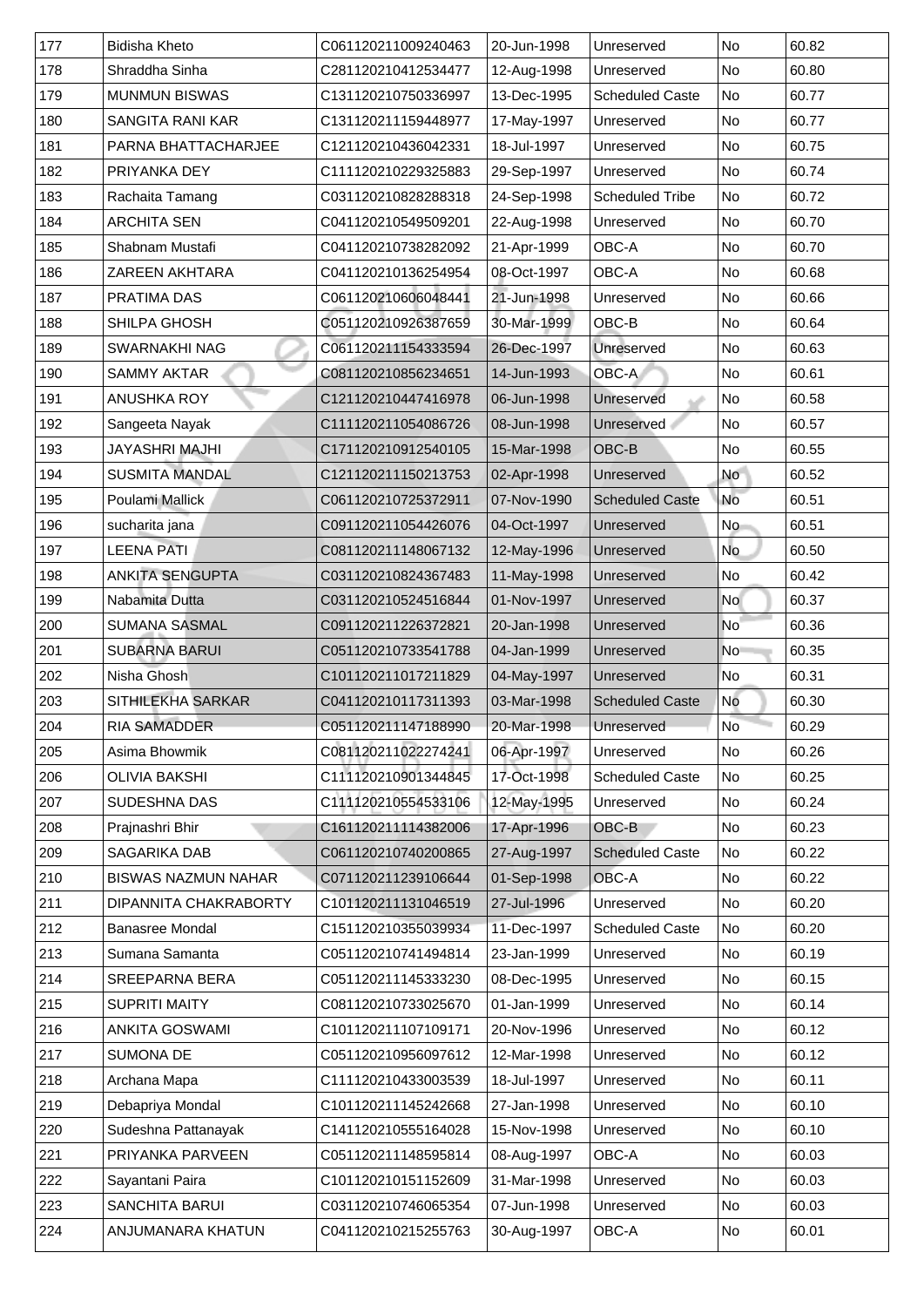| 225 | <b>ANNAPURNA DAS</b>              | C031120210254101508 | 13-Dec-1995 | Unreserved             | <b>No</b>      | 59.99 |
|-----|-----------------------------------|---------------------|-------------|------------------------|----------------|-------|
| 226 | NANDINI JANA                      | C111120211003483628 | 09-Jul-1998 | Unreserved             | No             | 59.99 |
| 227 | Priya Mukherjee                   | C281120210246255992 | 06-Aug-1995 | Unreserved             | No             | 59.98 |
| 228 | <b>POPY BOKSHI</b>                | C111120210654066857 | 04-Sep-1998 | <b>Scheduled Caste</b> | No             | 59.98 |
| 229 | Pallabi Saha                      | C031120210834210397 | 08-Jun-1997 | Unreserved             | No             | 59.97 |
| 230 | <b>PRAJNASREE CHOWDHURY</b>       | C121120210758316735 | 30-Mar-1996 | Unreserved             | No             | 59.96 |
| 231 | <b>Tiyasa Hati</b>                | C131120210427333856 | 12-Feb-1998 | Unreserved             | No             | 59.94 |
| 232 | <b>ANULEKHA DAS</b>               | C081120210937055120 | 25-Mar-1996 | Unreserved             | No             | 59.93 |
| 233 | <b>ISNEHARA KHATUN</b>            | C041120211005342473 | 10-Jul-1996 | OBC-B                  | No             | 59.93 |
| 234 | <b>BRATATI DAS</b>                | C041120210321565073 | 23-Nov-1997 | OBC-B                  | No             | 59.92 |
| 235 | <b>PURNASHREE MAHATA</b>          | C101120211157123921 | 02-Oct-1997 | Unreserved             | No             | 59.90 |
| 236 | <b>DEEPA MONDAL</b>               | C071120210529075604 | 08-May-1998 | OBC-B                  | No             | 59.90 |
| 237 | Monika karmaker                   | C111120210642119308 | 12-Oct-1998 | Unreserved             | No             | 59.87 |
| 238 | Aparajita Chakrabortty            | C031120210602223170 | 05-May-1997 | Unreserved             | No             | 59.86 |
| 239 | Romana Ferdushi                   | C031120210558459235 | 14-Dec-1998 | <b>OBC-A</b>           | N <sub>o</sub> | 59.83 |
| 240 | Tina Kundu                        | C031120211007476744 | 07-Oct-1996 | <b>Unreserved</b>      | No             | 59.82 |
| 241 | Anindita Jana                     | C101120211033115100 | 17-Oct-1998 | Unreserved             | No             | 59.82 |
| 242 | <b>BIDISHA MUKHERJEE</b>          | C111120211016262342 | 06-Apr-1998 | Unreserved             | <b>No</b>      | 59.81 |
| 243 | <b>SUDIPTA PATRA</b>              | C091120211018023948 | 05-Jun-1997 | Unreserved             | <b>No</b>      | 59.80 |
| 244 | SAYANEE BHATTACHARJEE             | C041120210216331465 | 26-Mar-1995 | Unreserved             | No             | 59.79 |
| 245 | <b>PALLABI SAHA</b>               | C041120210720382185 | 08-Apr-1997 | <b>Scheduled Caste</b> | <b>No</b>      | 59.77 |
| 246 | <b>ANJANA BHATTACHARJEE</b>       | C031120210719246992 | 03-Apr-1996 | Unreserved             | No             | 59.75 |
| 247 | <b>SUBHASRI BERA</b>              | C161120210155233853 | 11-Nov-1996 | Unreserved             | <b>No</b>      | 59.73 |
| 248 | <b>Rituparna Bose (Chowdhury)</b> | C081120211004027795 | 08-Nov-1991 | Unreserved             | <b>No</b>      | 59.72 |
| 249 | <b>MOLLAH TABASUM NAAZ</b>        | C281120210204112961 | 20-Nov-1995 | <b>OBC-A</b>           | <b>No</b>      | 59.72 |
| 250 | <b>Pubali Ghosh</b>               | C071120211228533093 | 29-Jun-1998 | OBC-B                  | No             | 59.72 |
| 251 | <b>AYANTIKA GHOSH</b>             | C111120210820016404 | 14-Jan-1998 | Unreserved             | No             | 59.70 |
| 252 | <b>Susmita Patra</b>              | C051120211101564691 | 22-Sep-1998 | Unreserved             | N <sub>o</sub> | 59.70 |
| 253 | Saptarshi Mondal                  | C101120210952479676 | 15-May-1997 | OBC-B                  | No             | 59.69 |
| 254 | <b>SRITAMA NATH CHOWDHURY</b>     | C111120210853275159 | 28-Nov-1998 | OBC-B                  | <b>No</b>      | 59.69 |
| 255 | <b>SUNANDA MAITI</b>              | C111120210704031217 | 24-Jan-1995 | Unreserved             | No             | 59.67 |
| 256 | <b>ANANYA MAITY</b>               | C111120210133277805 | 28-Apr-1996 | Unreserved             | No             | 59.63 |
| 257 | <b>AISHI PAL</b>                  | C111120210709156095 | 15-Oct-1996 | Unreserved             | No             | 59.62 |
| 258 | <b>MANDIRA GANGULI</b>            | C081120211040110149 | 09-Jul-1997 | Unreserved             | No             | 59.62 |
| 259 | Sayantani Samanta                 | C081120211013446050 | 10-Jan-1998 | Unreserved             | No             | 59.62 |
| 260 | <b>Tuhina Samanta</b>             | C111120210920504288 | 18-Mar-1997 | Unreserved             | No             | 59.60 |
| 261 | Progya Bagchi                     | C111120211010182508 | 09-Feb-1998 | Unreserved             | No             | 59.60 |
| 262 |                                   |                     |             |                        |                |       |
|     | <b>MALLIKA MANDAL</b>             | C081120210919225587 | 21-May-1998 | Unreserved             | <b>No</b>      | 59.59 |
| 263 | <b>SHUVRA MONDAL</b>              | C071120210636447594 | 16-Jun-1998 | Unreserved             | No             | 59.59 |
| 264 | Sneha Sar                         | C111120210720555985 | 21-Sep-1998 | Unreserved             | No             | 59.58 |
| 265 | Soumi Chattopadhyay               | C031120210147184418 | 10-Dec-1998 | Unreserved             | N <sub>o</sub> | 59.57 |
| 266 | Anuradha Mondal                   | C031120210243058377 | 29-Apr-1998 | Unreserved             | <b>No</b>      | 59.56 |
| 267 | <b>BITHIKA MAITY</b>              | C181120210847066346 | 29-Oct-1999 | Unreserved             | No             | 59.56 |
| 268 | <b>SIMPA KHATUN</b>               | C141120210418347679 | 04-Feb-1994 | <b>OBC-A</b>           | No             | 59.55 |
| 269 | Soumyadeepa Saha                  | C051120211003571325 | 24-Nov-1995 | Unreserved             | No             | 59.55 |
| 270 | AYESHA RAHAMAN                    | C041120211241061555 | 01-Dec-1997 | Unreserved             | No             | 59.51 |
| 271 | Arpita Sadhukhan                  | C131120210241213666 | 28-Mar-1998 | OBC-B                  | No             | 59.51 |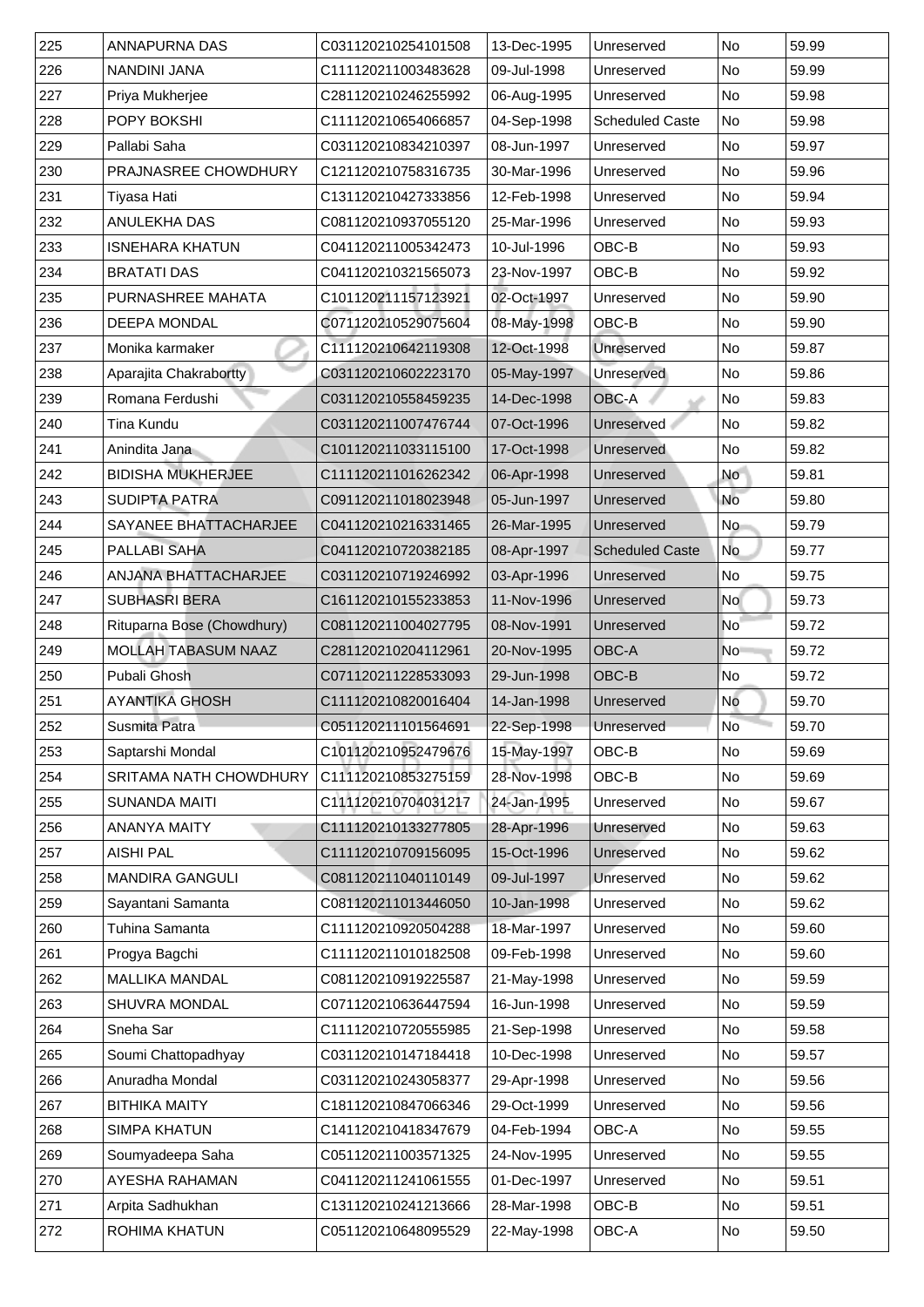| 273           | <b>SUKANYA KHATUA</b>          | C041120211117260121 | 11-Oct-1995 | Unreserved             | <b>No</b> | 59.48 |
|---------------|--------------------------------|---------------------|-------------|------------------------|-----------|-------|
| 274           | Puja Shaw                      | C031120210845233557 | 15-Jan-1998 | Unreserved             | No        | 59.48 |
| 275           | <b>SAHELI SULTANA</b>          | C041120210733156231 | 14-Apr-1998 | <b>OBC-A</b>           | No        | 59.48 |
| 276           | <b>MOULI CHATTERJEE</b>        | C031120211051353967 | 21-Feb-1998 | Unreserved             | No        | 59.47 |
| 277           | <b>KOYEL MAZUMDAR</b>          | C031120210949386798 | 22-Sep-1998 | Unreserved             | No        | 59.45 |
| 278           | <b>KEYA DAS</b>                | C071120210639040362 | 17-Mar-1997 | <b>Scheduled Caste</b> | No        | 59.44 |
| 279           | Ananya Basu                    | C101120211054200491 | 03-Jul-1997 | Unreserved             | No        | 59.44 |
| 280           | <b>RINKITA SAHA</b>            | C091120210249355772 | 28-Apr-1998 | <b>Scheduled Caste</b> | No        | 59.44 |
| 281           | <b>Ritika Chowdhury</b>        | C041120210217226490 | 21-Oct-1998 | Unreserved             | No        | 59.44 |
| 282           | <b>Keya Dey</b>                | C111120210903156756 | 21-Nov-1998 | Unreserved             | No        | 59.44 |
| 283           | Nikita Sharma                  | C101120210953288190 | 01-Apr-1999 | <b>Scheduled Caste</b> | No        | 59.43 |
| 284           | <b>ANWESA MALLICK</b>          | C111120210746334185 | 17-Mar-1998 | Unreserved             | No        | 59.42 |
| 285           | <b>MOUPRIYA GHOSH</b>          | C111120210321442770 | 19-Apr-1997 | <b>Unreserved</b>      | No        | 59.40 |
| 286           | <b>MANISHA HALDAR</b>          | C031120210949396019 | 03-Jan-1998 | Unreserved             | No        | 59.40 |
| 287           | Manika Mondal                  | C081120210934581148 | 15-Oct-1998 | Unreserved             | No        | 59.40 |
| 288           | Sayani Banerjee                | C131120210754094019 | 24-May-1998 | Unreserved             | No        | 59.39 |
| 289           | <b>RUPA GIRI</b>               | C081120210434568110 | 18-Oct-1999 | <b>Unreserved</b>      | No        | 59.39 |
| 290           | <b>Riya Mondal</b>             | C101120211157195371 | 29-Nov-1997 | Unreserved             | <b>No</b> | 59.38 |
| 291           | <b>BHAGYASHREE POLLEY</b>      | C121120210637018588 | 10-Nov-1997 | Unreserved             | <b>No</b> | 59.37 |
| 292           | Nasima Khatun                  | C101120210216498900 | 10-Feb-1998 | <b>OBC-A</b>           | <b>No</b> | 59.37 |
| 293           | <b>Rituparna Dutta</b>         | C051120211100588867 | 07-May-1998 | OBC-B                  | <b>No</b> | 59.37 |
| 294           | <b>SHRABANTI BHATTACHARJEE</b> | C031120211220096458 | 10-Jul-1998 | Unreserved             | No        | 59.37 |
| 295           | <b>SUPARNA SINHA BABU</b>      | C051120210930188464 | 29-Nov-1998 | Unreserved             | No        | 59.37 |
| 296           | <b>SAHELI SENGUPTA</b>         | C111120210444338002 | 27-Aug-1998 | Unreserved             | <b>No</b> | 59.36 |
| 297           | Nazia Parvin                   | C171120210445308966 | 25-Jan-1998 | OBC-A                  | <b>No</b> | 59.35 |
| 298           | Sudipta Pati                   | C141120210920008974 | 01-Apr-1999 | Unreserved             | No        | 59.35 |
| 299           | <b>JASMINE PERVEEN</b>         | C121120210557075445 | 28-Feb-1996 | <b>OBC-A</b>           | No        | 59.34 |
| 300           | <b>SHRUTILATA BAR</b>          | C131120211134597670 | 07-Jul-1996 | <b>Scheduled Caste</b> | No        | 59.33 |
| 301           | <b>RIZWANA PARVIN</b>          | C111120210621320948 | 04-May-1998 | <b>OBC-A</b>           | No        | 59.32 |
| 302           | <b>MANISHA ROY</b>             | C101120210145089525 | 18-Feb-1999 | Unreserved             | <b>No</b> | 59.31 |
| 303           | <b>SOMIPARNA BANERJEE</b>      | C161120211019059860 | 04-Nov-1996 | Unreserved             | No        | 59.30 |
| 304           | <b>SOMA MONDAL</b>             | C251120211234504162 | 17-Sep-1998 | <b>Scheduled Caste</b> | No        | 59.30 |
| 305           | Rubya Sultana                  | C051120211103520630 | 08-Sep-1997 | <b>OBC-A</b>           | <b>No</b> | 59.29 |
| 306           | Joynab khatun                  | C041120211128480894 | 05-Feb-1998 | OBC-A                  | <b>No</b> | 59.29 |
| 307           | <b>ANANYA DEY</b>              | C111120210833229276 | 26-May-1997 | Unreserved             | No        | 59.27 |
| 308           | <b>SUSAMA GHOSH</b>            | C111120210701315775 | 05-Apr-1997 | OBC-B                  | No        | 59.26 |
| 309           | TASLIMA NASRIN                 | C111120210330062248 | 05-Jun-1997 | <b>OBC-A</b>           | <b>No</b> | 59.26 |
| 310           | <b>Susmita Nandi</b>           | C131120210210027567 | 27-Feb-1998 | Unreserved             | <b>No</b> | 59.26 |
| 311           | Sayari Roy                     | C041120211249108602 | 28-Apr-1996 | Unreserved             | No        | 59.25 |
| $ 312\rangle$ | <b>Sancharee Thakur</b>        | C041120210154137472 | 22-Jan-1998 | Unreserved             | No        | 59.25 |
| 313           | <b>DEBAPARNA NEOGI</b>         | C151120210328339036 | 08-Aug-1998 | Unreserved             | No        | 59.25 |
| 314           | NAMRATA MAHATA                 | C051120210940432096 | 25-Nov-1998 | Unreserved             | No        | 59.23 |
| 315           | <b>Shreyasee Dey</b>           | C151120211050323977 | 26-Nov-1997 | Unreserved             | No        | 59.22 |
| 316           | Sarmistha Mishra               | C031120211026206119 | 14-Apr-1996 | Unreserved             | No        | 59.17 |
| 317           | Sushama Roy                    | C061120210644288004 | 08-Jan-1998 | <b>Scheduled Caste</b> | No        | 59.17 |
| 318           | <b>TIYASHA SAHOO</b>           | C041120210930444639 | 20-Jul-1999 | Unreserved             | No        | 59.15 |
| 319           | <b>SHEULI MONDAL</b>           | C061120211232403377 | 04-Feb-1996 | <b>OBC-A</b>           | No        | 59.11 |
| 320           | <b>SAHINA SULTANA</b>          | C051120210538018374 | 04-Oct-1996 | OBC-A                  | No        | 59.10 |
|               |                                |                     |             |                        |           |       |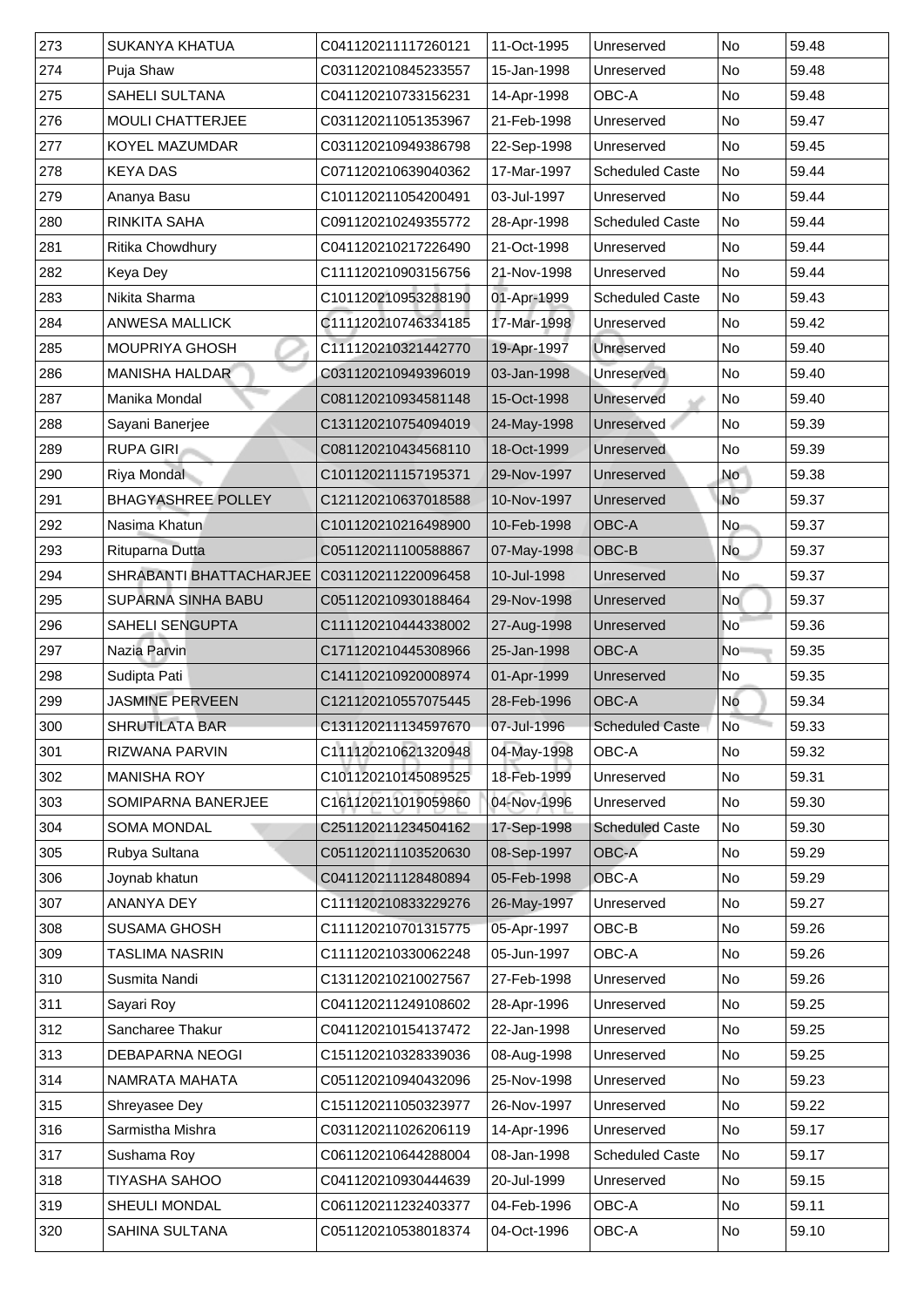| 321 | Anannya Naskar              | C101120210844175449 | 17-Jan-1998 | <b>Scheduled Caste</b> | No             | 59.09 |
|-----|-----------------------------|---------------------|-------------|------------------------|----------------|-------|
| 322 | Shrestha Majumder           | C111120211239385055 | 27-Oct-1998 | Unreserved             | No             | 59.08 |
| 323 | NANDITA MAHATA              | C091120210903272853 | 22-Apr-1999 | OBC-B                  | N <sub>o</sub> | 59.08 |
| 324 | Suchismita Pradhan          | C081120210826132973 | 11-Sep-1996 | Unreserved             | No             | 59.07 |
| 325 | <b>SAMPA GOLUI</b>          | C091120210618014632 | 16-Oct-1998 | Unreserved             | N <sub>o</sub> | 59.05 |
| 326 | <b>SUDIPTA BHOWMIK</b>      | C051120210510531319 | 13-Apr-1998 | <b>Scheduled Caste</b> | No             | 59.04 |
| 327 | <b>Ankita Ghosh</b>         | C051120210540017482 | 05-Sep-1997 | Unreserved             | No             | 59.03 |
| 328 | <b>NASIRA SULTANA</b>       | C111120211159089781 | 19-Jan-1998 | <b>OBC-A</b>           | N <sub>o</sub> | 59.03 |
| 329 | <b>SHYAMALI KHATUN</b>      | C071120210925544957 | 04-Nov-1994 | <b>OBC-A</b>           | No             | 59.02 |
| 330 | <b>SUTANDRA PATRA</b>       | C091120210826474276 | 03-Aug-1996 | Unreserved             | N <sub>o</sub> | 59.02 |
| 331 | <b>Yeasmin Akhtar</b>       | C101120210959068834 | 16-Dec-1997 | OBC-A                  | No             | 59.00 |
| 332 | <b>TSERING DICKEY</b>       | C281120210515050415 | 13-Aug-1994 | <b>Scheduled Tribe</b> | No             | 58.99 |
| 333 | <b>SATAGNI BANERJEE</b>     | C031120211134526420 | 15-Aug-1998 | Unreserved             | No             | 58.97 |
| 334 | <b>TRISHA MITRA</b>         | C091120211154249515 | 24-Jul-1997 | Unreserved             | No             | 58.95 |
| 335 | <b>Riya Debnath</b>         | C031120210353544115 | 29-Apr-1996 | Unreserved             | N <sub>o</sub> | 58.93 |
| 336 | <b>KEYA JANA</b>            | C051120210946409555 | 25-Nov-1997 | Unreserved             | No             | 58.93 |
| 337 | Shiuli Mahato               | C111120210720298002 | 10-Mar-1998 | Unreserved             | No             | 58.91 |
| 338 | <b>ADITI CHAKRABORTY</b>    | C051120210734385381 | 02-Apr-1998 | Unreserved             | No             | 58.90 |
| 339 | Sangita Mondal              | C041120211259236007 | 17-Dec-1998 | <b>Scheduled Caste</b> | No             | 58.90 |
| 340 | Sukriti Khatua              | C281120210525128077 | 26-Apr-1998 | Unreserved             | No             | 58.89 |
| 341 | Anusmita Jana               | C131120210650148144 | 28-Apr-1999 | Unreserved             | No             | 58.89 |
| 342 | Sujogya Dolai               | C091120210924166730 | 05-Dec-1997 | <b>Scheduled Caste</b> | No             | 58.88 |
| 343 | Anwesha Chattopadhyay       | C101120211037342575 | 17-Jul-1997 | Unreserved             | No l           | 58.87 |
| 344 | Sumita Jana                 | C131120211114047903 | 17-Jun-1993 | <b>OBC-B</b>           | N <sub>o</sub> | 58.86 |
| 345 | Arpita sadhukhan            | C031120211032309256 | 28-Nov-1996 | <b>OBC-B</b>           | No             | 58.86 |
| 346 | <b>Tirthaa Basu</b>         | C041120211025165174 | 04-Nov-1997 | Unreserved             | No             | 58.85 |
| 347 | Samina Khatun               | C041120210317046095 | 12-Apr-1997 | Unreserved             | <b>No</b>      | 58.83 |
| 348 | Poulami Goswami             | C061120210835584151 | 21-Oct-1997 | Unreserved             | <b>No</b>      | 58.83 |
| 349 | <b>SHARMISTHA SAHA</b>      | C111120211037322418 | 21-Jul-1996 | Unreserved             | No             | 58.82 |
| 350 | Mohuya chatterjee           | C031120210943573324 | 30-Nov-1997 | Unreserved             | No             | 58.79 |
| 351 | <b>SUVECHHYA CHATTERJEE</b> | C181120210910498131 | 02-Apr-1998 | Unreserved             | No             | 58.79 |
| 352 | <b>JENIFAR NASRIN</b>       | C081120210147487908 | 09-Mar-1998 | <b>OBC-A</b>           | No             | 58.77 |
| 353 | <b>ANIMA DAS</b>            | C101120210242284591 | 31-Mar-1998 | Unreserved             | N <sub>o</sub> | 58.77 |
| 354 | Mouboni Saha                | C051120211128190216 | 04-Mar-1998 | <b>Unreserved</b>      | No             | 58.76 |
| 355 | Debashreeta Das             | C141120211021339729 | 02-Jun-1996 | Unreserved             | No             | 58.75 |
| 356 | NABANITA ARI                | C171120210613000836 | 19-Mar-1998 | <b>Scheduled Caste</b> | No             | 58.75 |
| 357 | <b>MALLIKA MANNA</b>        | C111120210708223112 | 17-Oct-1996 | Unreserved             | No             | 58.74 |
| 358 | Sanjukta Saha               | C031120210620481670 | 04-Apr-1997 | <b>Scheduled Caste</b> | No             | 58.74 |
| 359 | <b>Oishee Singha Roy</b>    | C031120210730416709 | 24-Oct-1997 | Unreserved             | No             | 58.72 |
| 360 | <b>MOUMITA DAS</b>          | C091120211032527147 | 03-Nov-1998 | <b>Scheduled Caste</b> | No             | 58.72 |
| 361 | <b>PAYEL MAZUMDER</b>       | C041120211052300211 | 12-Aug-1997 | Unreserved             | No             | 58.71 |
| 362 | <b>Amrita Das</b>           | C031120211236024271 | 26-Mar-1998 | Unreserved             | N <sub>o</sub> | 58.71 |
| 363 | <b>UMME HABIBA</b>          | C051120211243407928 | 24-May-1998 | OBC-A                  | No             | 58.71 |
| 364 | <b>SAYANI MAJI</b>          | C161120211044417377 | 19-Jun-1998 | Unreserved             | No No          | 58.71 |
| 365 | <b>SUDESHNA DAS</b>         | C131120210437060669 | 04-Feb-1997 | OBC-B                  | No             | 58.70 |
| 366 | DIPANWITA HAIT              | C171120210437325109 | 29-Aug-1997 | Unreserved             | No No          | 58.70 |
| 367 | <b>ARPITA MANDAL</b>        | C081120210252342451 | 02-Feb-1999 | <b>Scheduled Caste</b> | No             | 58.70 |
| 368 | Puja Ghosh                  | C151120210307413250 | 16-Sep-1998 | OBC-B                  | No             | 58.69 |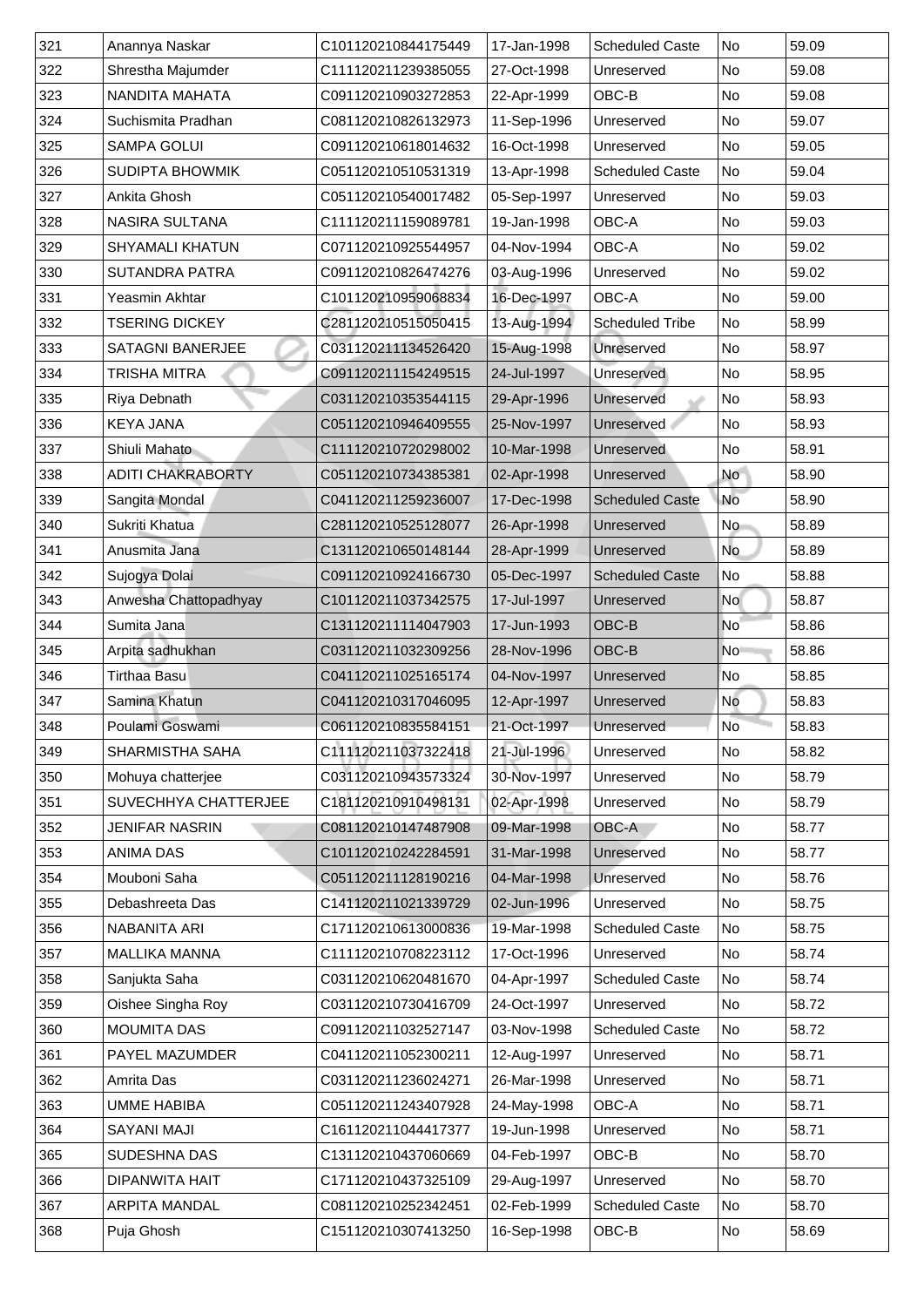| 369           | <b>Rimpa Das</b>                            | C041120211014097799 | 15-May-1998 | Unreserved                       | No              | 58.68 |
|---------------|---------------------------------------------|---------------------|-------------|----------------------------------|-----------------|-------|
| 370           | <b>SHRABONI PAL</b>                         | C111120210143308888 | 14-Mar-1998 | Unreserved                       | No              | 58.67 |
| 371           | <b>SAYANI SARKAR</b>                        | C051120210231490025 | 01-Dec-1996 | <b>Scheduled Caste</b>           | No              | 58.66 |
| 372           | <b>TANUSHREE BAG</b>                        | C141120210800061544 | 29-Oct-1996 | Unreserved                       | No              | 58.64 |
| 373           | <b>SUNANDA SANTRA</b>                       | C291120210952462643 | 10-Dec-1998 | <b>Scheduled Caste</b>           | No              | 58.63 |
| 374           | <b>GUNAHAR KHATUN</b>                       | C031120210238388330 | 03-Jan-1996 | <b>OBC-A</b>                     | No              | 58.61 |
| 375           | Megha Srimani                               | C031120210917397266 | 25-Jan-1996 | Unreserved                       | No              | 58.61 |
| 376           | Aditi Ghosh                                 | C041120211026291597 | 15-Apr-1998 | Unreserved                       | No              | 58.59 |
| 377           | Ankhi banerjee                              | C031120210330179065 | 01-Nov-1996 | Unreserved                       | No              | 58.58 |
| 378           | Dipshikha Das                               | C071120210816134729 | 30-Oct-1997 | Unreserved                       | No              | 58.54 |
| 379           | <b>DOLA ROY</b>                             | C151120210133099986 | 13-Mar-1998 | Unreserved                       | No              | 58.51 |
| 380           | <b>Payel Paul</b>                           | C041120210213566038 | 11-Feb-1998 | Unreserved                       | No              | 58.47 |
| 381           | Tanuja Rahaman                              | C081120210908089317 | 24-May-1996 | <b>OBC-A</b>                     | No              | 58.45 |
| 382           | <b>Manisha Biswas</b>                       | C041120210147310792 | 21-Jan-1997 | Unreserved                       | No              | 58.45 |
| 383           | <b>MAYANGLAMBAM BHEEMITA</b><br><b>DEVI</b> | C061120210540409310 | 30-Jan-1994 | Unreserved                       | N <sub>o</sub>  | 58.43 |
| 384           | <b>PAYEL GHOSH</b>                          | C031120211110291398 | 07-May-1997 | $\overline{\textsf{OBC-B}}$      | No              | 58.43 |
| 385           | <b>ANTARA DEY</b>                           | C031120211109029088 | 07-Jan-1998 | <b>OBC-B</b>                     | No              | 58.42 |
| 386           | <b>RUNA LAILA</b>                           | C251120210700331988 | 07-May-1998 | OBC-A                            | No l            | 58.42 |
| 387           | <b>SUPARNA GHOSH</b>                        | C031120210616021667 | 05-Jan-1998 | OBC-B                            | No              | 58.39 |
| 388           | <b>RUBAIYA ISLAM</b>                        | C121120210626091566 | 18-Mar-1998 | <b>OBC-A</b>                     | No              | 58.38 |
| 389           | <b>BEAUTY MONDAL</b>                        | C131120210702233823 | 09-Jul-1998 | Unreserved                       | No <sup>1</sup> | 58.37 |
| 390           | Tanusri Jatua                               | C031120210806485955 | 06-Feb-1999 | <b>Scheduled Caste</b>           | No l            | 58.36 |
| 391           | Soma Akhuli                                 | C081120210153183650 | 05-Apr-1998 | Unreserved                       | No.             | 58.35 |
| 392           | <b>Manisha Das</b>                          | C111120210133336535 | 13-Jun-1998 | <b>OBC-B</b>                     | No              | 58.33 |
| 393           | <b>ROUMITA NAYAK</b>                        | C081120211202314697 | 26-Jun-1997 | Unreserved                       | No              | 58.30 |
| 394           | Aditi Sinha                                 | C031120211106442214 | 05-Aug-1998 | Unreserved                       | No.             | 58.30 |
| 395           | <b>SPANDITA DOLAI</b>                       | C031120211048346061 | 25-May-1997 | <b>Scheduled Caste</b>           | <b>No</b>       | 58.28 |
| 396           | <b>Riya Adhikary</b>                        | C081120211021345464 | 17-Nov-1997 | Unreserved                       | No              | 58.26 |
| 397           | <b>Riya Das</b>                             | C031120210750307368 | 23-Nov-1998 | <b>Scheduled Caste</b>           | No              | 58.26 |
| 398           | <b>Rebina Khatun</b>                        | C031120210943539614 | 23-Jan-1998 | OBC-B                            | No              | 58.22 |
| 399           | Triparna Panja                              | C051120211212213416 | 02-Dec-1997 | Unreserved                       | No              | 58.20 |
| 400           | <b>ANINDITA DAS</b>                         | C121120211014170480 | 11-Sep-1998 | $\mathsf{OBC}\text{-}\mathsf{B}$ | No              | 58.20 |
| 401           | <b>RIYA MANNA</b>                           | C031120210137538375 | 15-Dec-1998 | <b>Unreserved</b>                | No              | 58.17 |
| 402           | Arunima Rakshit                             | C111120210739132015 | 20-Jan-1997 | OBC-B                            | No              | 58.15 |
| 403           | Atika Parveen                               | C041120210853245289 | 09-Jan-1998 | <b>OBC-A</b>                     | No              | 58.15 |
| 404           | Monalisa Naskar                             | C081120210135527921 | 22-Jun-1997 | <b>Scheduled Caste</b>           | No              | 58.14 |
| 405           | <b>Krittika Deb</b>                         | C111120211027482494 | 08-Nov-1996 | Unreserved                       | No              | 58.12 |
| 406           | <b>ARIFA PARVIN</b>                         | C081120210521231886 | 24-Mar-1997 | <b>OBC-A</b>                     | No              | 58.10 |
| 407           | <b>MRITTIKA JANA</b>                        | C061120210610552043 | 06-Jul-1998 | Unreserved                       | N <sub>o</sub>  | 58.10 |
| 408           | <b>SUCHARITA MAHATO</b>                     | C131120210503075532 | 21-Aug-1997 | OBC-B                            | No              | 58.08 |
| 409           | <b>MOU SARKAR</b>                           | C111120211115560776 | 23-Aug-1990 | Unreserved                       | No              | 58.06 |
| 410           | Upasana Thapa                               | C041120210155485252 | 10-Jul-1996 | Unreserved                       | No              | 58.06 |
| 411           | <b>SUPTI MAJUMDER</b>                       | C051120211056169138 | 10-Nov-1998 | <b>Scheduled Caste</b>           | No              | 58.05 |
| 412           | Esita Adhikary                              | C051120210245535165 | 12-Feb-1997 | Unreserved                       | No              | 58.02 |
| $ 413\rangle$ | PALLABI HAZRA                               | C051120210802259810 | 06-Feb-1998 | Unreserved                       | No              | 58.02 |
| $ 414\rangle$ | Nibedita Patra                              | C081120210217173865 | 03-Feb-1999 | Unreserved                       | No              | 58.02 |
| 415           | <b>ANITA BHUMIJ</b>                         | C121120211119191244 | 09-Mar-1998 | <b>Scheduled Tribe</b>           | No              | 58.00 |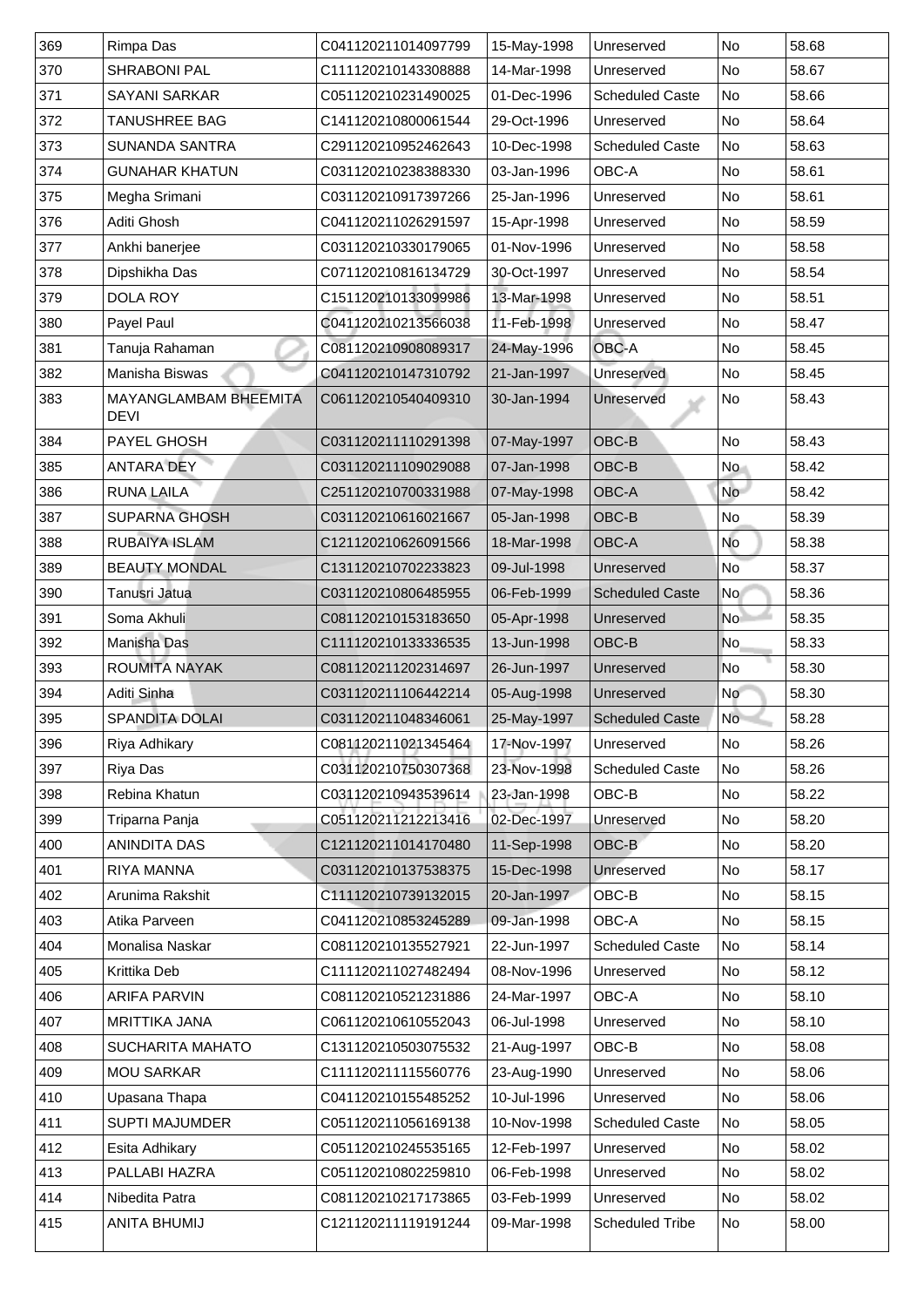| 416 | <b>PARI BANU KHATUN</b>                  | C111120211058410524 | 07-Dec-1996 | <b>OBC-A</b>           | <b>No</b>                | 57.96 |
|-----|------------------------------------------|---------------------|-------------|------------------------|--------------------------|-------|
| 417 | <b>SWATI JANA</b>                        | C111120210847593110 | 04-Dec-1998 | Unreserved             | No                       | 57.95 |
| 418 | <b>SAGIRA KHATUN</b>                     | C051120210435297274 | 15-Nov-1996 | <b>OBC-A</b>           | No                       | 57.94 |
| 419 | <b>Reetuparna Maity</b>                  | C141120210703453701 | 04-Jul-1996 | Unreserved             | No                       | 57.93 |
| 420 | <b>SAMPRITY PRADHAN</b>                  | C231120210619147731 | 17-Sep-1997 | Unreserved             | No                       | 57.89 |
| 421 | Mitali Adak                              | C051120211245232872 | 15-Jun-1997 | Unreserved             | No                       | 57.88 |
| 422 | <b>JEMIMA JAHAN BITHI</b>                | C031120211215549291 | 13-Nov-1997 | Unreserved             | No                       | 57.85 |
| 423 | <b>SARMISTHA MONDAL</b>                  | C031120211129449667 | 24-Mar-1998 | Unreserved             | No                       | 57.81 |
| 424 | Jayeeta chakrabarty                      | C031120211043230430 | 11-Nov-1997 | Unreserved             | No                       | 57.80 |
| 425 | Tanushree Paul                           | C261120211052511552 | 21-Nov-1998 | Unreserved             | No                       | 57.79 |
| 426 | Arefin Nargis Begam                      | C111120210617363849 | 02-Oct-1997 | OBC-B                  | <b>No</b>                | 57.78 |
| 427 | Neharika Parvin                          | C031120211029281309 | 25-Feb-1998 | <b>OBC-A</b>           | No                       | 57.77 |
| 428 | <b>PRIYADARSINI MUKHERJEE</b>            | C051120211140240712 | 02-Apr-1998 | <b>Unreserved</b>      | No                       | 57.77 |
| 429 | <b>BARNALI DASGUPTA</b>                  | C111120210656510051 | 26-Jan-1998 | Unreserved             | No                       | 57.75 |
| 430 | Puja Saha                                | C161120211006102613 | 28-Jan-1998 | <b>Scheduled Caste</b> | No                       | 57.75 |
| 431 | <b>Benojir Sabnam</b>                    | C101120210250597210 | 02-Nov-1996 | <b>OBC-A</b>           | <b>No</b>                | 57.74 |
| 432 | <b>NASRIN KHATUN</b>                     | C101120211004314729 | 29-Sep-1996 | OBC-A                  | No                       | 57.72 |
| 433 | <b>PURBASA PAL</b>                       | C101120211142115959 | 11-Jun-1998 | Unreserved             | <b>No</b>                | 57.68 |
| 434 | <b>JULEKHA PARVIN</b>                    | C031120210237309766 | 09-Jul-1997 | <b>OBC-A</b>           | <b>No</b>                | 57.65 |
| 435 | <b>MONALI PATRA</b>                      | C051120211110181089 | 07-Aug-1997 | OBC-B                  | <b>No</b>                | 57.65 |
| 436 | <b>FARHA YESMIN MOLLAH</b>               | C031120210946039781 | 02-Dec-1995 | <b>OBC-A</b>           | <b>No</b>                | 57.64 |
| 437 | <b>Riya Das</b>                          | C111120210618020041 | 01-Sep-1999 | Unreserved             | No                       | 57.62 |
| 438 | <b>JHILIK SINGHA</b>                     | C111120210257533358 | 14-Jul-1996 | <b>Scheduled Caste</b> | No                       | 57.61 |
| 439 | <b>SRIPURNA KUNDU</b>                    | C031120210928188053 | 12-Oct-1997 | Unreserved             | $\overline{\mathsf{No}}$ | 57.60 |
| 440 | <b>RAMA BISWAS</b>                       | C131120210239271933 | 30-Dec-1997 | Unreserved             | <b>No</b>                | 57.60 |
| 441 | <b>TUHINA KHAN</b>                       | C031120210735417210 | 22-May-1998 | OBC-B                  | No                       | 57.60 |
| 442 | Sarbari Mondal                           | C061120210740070599 | 18-Aug-1997 | <b>Scheduled Caste</b> | No                       | 57.59 |
| 443 | <b>ANULIPI MANDAL</b>                    | C061120210158256992 | 21-Sep-1997 | <b>Scheduled Caste</b> | No                       | 57.59 |
| 444 | <b>MONALISA MAITY</b>                    | C111120210236129279 | 10-Mar-1999 | OBC-B                  | <b>No</b>                | 57.58 |
| 445 | <b>Barnita Bera</b>                      | C081120211002066975 | 15-Dec-1997 | Unreserved             | <b>No</b>                | 57.56 |
| 446 | <b>SUSMITA BANIK</b>                     | C241120211052358593 | 24-Jan-1997 | <b>Scheduled Caste</b> | No                       | 57.55 |
| 447 | <b>MONALISA PAL</b>                      | C131120210823344054 | 20-Mar-1997 | <b>Unreserved</b>      | No                       | 57.54 |
| 448 | Alaknanda Adak                           | C041120210905519009 | 10-May-1999 | Unreserved             | No                       | 57.54 |
| 449 | <b>SAMUDRIKA ROY</b><br><b>CHOUDHURY</b> | C071120211059572229 | 25-Jun-1998 | Unreserved             | <b>No</b>                | 57.53 |
| 450 | <b>SABINA KHATUN</b>                     | C031120211228252073 | 22-Aug-1997 | <b>OBC-A</b>           | <b>No</b>                | 57.52 |
| 451 | <b>MOUSUMI PAUL</b>                      | C061120210535477440 | 23-Apr-1992 | Unreserved             | No                       | 57.51 |
| 452 | <b>MOULI KUNDU</b>                       | C161120210524000170 | 13-Oct-1997 | Unreserved             | <b>No</b>                | 57.51 |
| 453 | <b>MADHUMITA HAZRA</b>                   | C071120211134113732 | 31-Aug-1998 | Unreserved             | <b>No</b>                | 57.51 |
| 454 | <b>SWATI JANA</b>                        | C101120211038404682 | 25-Feb-1998 | Unreserved             | No                       | 57.50 |
| 455 | <b>Chaitali Halder</b>                   | C071120210725277975 | 17-Mar-1998 | Unreserved             | <b>No</b>                | 57.48 |
| 456 | RAKA CHAKRABORTY                         | C051120210632596959 | 12-Aug-1998 | Unreserved             | No                       | 57.46 |
| 457 | <b>JAHIRA KHATUN</b>                     | C161120211140258204 | 04-Aug-1997 | OBC-A                  | No                       | 57.44 |
| 458 | <b>PUJA PRAMANIK</b>                     | C151120210711154281 | 26-Jun-1996 | Unreserved             | No                       | 57.42 |
| 459 | <b>NANDINI BAG</b>                       | C031120211121167624 | 20-Aug-1998 | Unreserved             | No                       | 57.42 |
| 460 | <b>SYEDA RAJIA SULTANA</b>               | C091120210552104924 | 27-Jan-1997 | Unreserved             | No                       | 57.40 |
| 461 | <b>ISWIKA SAMANTA</b>                    | C041120210210006799 | 30-Oct-1997 | Unreserved             | No                       | 57.40 |
| 462 | <b>Shuvasree Paria</b>                   | C111120210937266449 | 01-May-1998 | Unreserved             | No                       | 57.40 |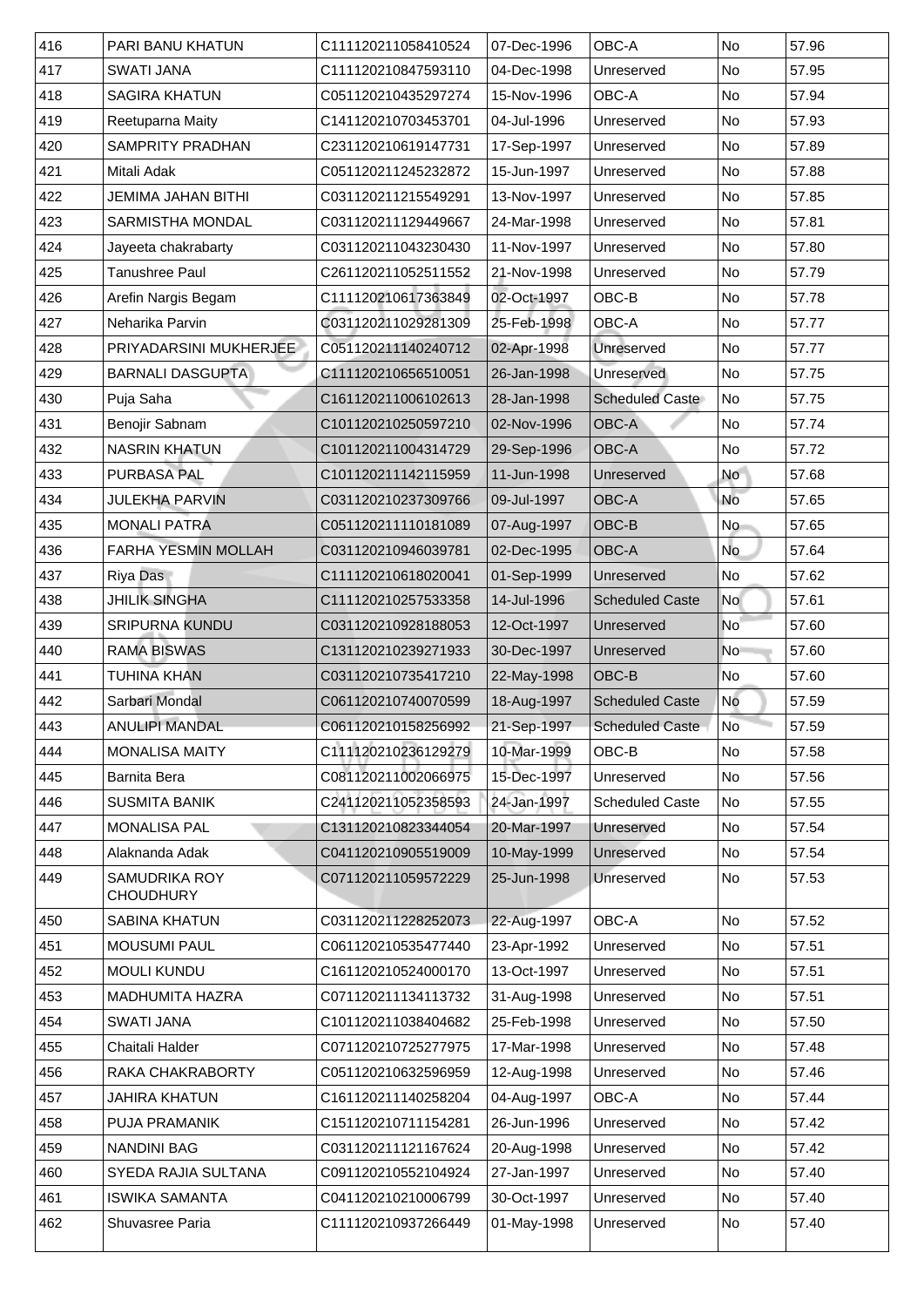| 463 | <b>KOYEL HAIT</b>          | C151120211026429294 | 08-Dec-1997 | Unreserved             | <b>No</b>                | 57.39 |
|-----|----------------------------|---------------------|-------------|------------------------|--------------------------|-------|
| 464 | Shrabani Rajak             | C071120210930177338 | 06-Aug-1997 | <b>Scheduled Caste</b> | No                       | 57.37 |
| 465 | <b>PARAMITA KOLAY</b>      | C111120211045266898 | 11-Oct-1998 | Unreserved             | No                       | 57.36 |
| 466 | <b>UMME SALMA SULTANA</b>  | C121120211010026099 | 09-Feb-1997 | <b>OBC-A</b>           | <b>No</b>                | 57.35 |
| 467 | <b>Shreya Roy</b>          | C041120210154348940 | 18-Sep-1997 | <b>Scheduled Caste</b> | No                       | 57.33 |
| 468 | <b>PARNA KAR</b>           | C111120210719588941 | 20-Oct-1997 | Unreserved             | No                       | 57.32 |
| 469 | Juli Pal                   | C071120210227194183 | 08-Sep-1998 | OBC-B                  | <b>No</b>                | 57.30 |
| 470 | Sahina Yeasmin             | C101120210304342013 | 21-Mar-1999 | <b>OBC-A</b>           | <b>No</b>                | 57.29 |
| 471 | ritusree Pattanayak        | C031120210441069153 | 04-Jan-1997 | Unreserved             | No                       | 57.28 |
| 472 | <b>PIYALI SAMNATA</b>      | C121120211110348948 | 24-Jul-1998 | <b>Scheduled Caste</b> | No                       | 57.28 |
| 473 | <b>HABIBA KHATUN</b>       | C051120210939434589 | 14-Aug-1998 | <b>OBC-A</b>           | <b>No</b>                | 57.26 |
| 474 | Masuda Sultana             | C111120210608299607 | 13-Sep-1996 | <b>OBC-A</b>           | <b>No</b>                | 57.25 |
| 475 | <b>SNIGDHA GHOSH</b>       | C161120210508557199 | 14-May-1997 | OBC-B                  | <b>No</b>                | 57.25 |
| 476 | Rima Yeasmin               | C051120211128391036 | 28-Aug-1997 | OBC-A                  | No                       | 57.24 |
| 477 | <b>DONA DAS</b>            | C111120210215420052 | 20-Nov-1997 | Unreserved             | No                       | 57.24 |
| 478 | <b>MAMONI GHOSH</b>        | C111120210729210433 | 28-Dec-1996 | <b>Unreserved</b>      | No                       | 57.23 |
| 479 | <b>SUMI DAS</b>            | C051120210908124109 | 27-Aug-1997 | <b>Scheduled Caste</b> | No                       | 57.23 |
| 480 | <b>Prakriti Mondal</b>     | C181120211126454397 | 28-Dec-1997 | Unreserved             | <b>No</b>                | 57.23 |
| 481 | <b>SUMONA PARVIN</b>       | C081120210706204629 | 12-Mar-1998 | <b>OBC-A</b>           | <b>No</b>                | 57.23 |
| 482 | <b>SUKRITI SAMANTA</b>     | C271120210719035049 | 08-May-1998 | Unreserved             | No                       | 57.23 |
| 483 | <b>RITUPARNA BISWAS</b>    | C111120210833568400 | 26-Aug-1997 | Unreserved             | <b>No</b>                | 57.20 |
| 484 | <b>Bobita Mondal</b>       | C081120210953448386 | 27-Jan-1996 | Unreserved             | No                       | 57.18 |
| 485 | PRITISHA CHAKRABORTY       | C141120210900447739 | 23-Jun-1997 | Unreserved             | No                       | 57.17 |
| 486 | <b>ANINDITA GIRI</b>       | C111120211123256723 | 15-Dec-1997 | Unreserved             | $\overline{\mathsf{No}}$ | 57.17 |
| 487 | <b>ANNWESHA DAS</b>        | C091120211040238391 | 05-Aug-1998 | <b>Scheduled Caste</b> | No                       | 57.17 |
| 488 | <b>LEENA MONDAL</b>        | C111120211232541610 | 03-Sep-1998 | <b>OBC-A</b>           | No                       | 57.17 |
| 489 | <b>Ishita Pal</b>          | C141120211144192307 | 16-Nov-1996 | Unreserved             | No                       | 57.16 |
| 490 | Sadia Siddiki              | C041120210858485875 | 26-Oct-1998 | <b>OBC-A</b>           | <b>No</b>                | 57.14 |
| 491 | <b>SAHINA DAS</b>          | C121120211156089730 | 02-May-1995 | OBC-B                  | <b>No</b>                | 57.13 |
| 492 | PRIYANKA GUPTA             | C151120211247586797 | 08-Nov-1995 | OBC-B                  | <b>No</b>                | 57.12 |
| 493 | Sahanaj khatun             | C081120210143469196 | 10-Aug-1997 | <b>OBC-A</b>           | <b>No</b>                | 57.12 |
| 494 | <b>Sanchita Dutta</b>      | C041120211040149882 | 06-Dec-1997 | <b>Unreserved</b>      | No                       | 57.09 |
| 495 | Swagata Mondal             | C031120210506113547 | 04-Apr-1997 | <b>Scheduled Caste</b> | No                       | 57.05 |
| 496 | <b>SUNETRA DEY</b>         | C051120211148529923 | 02-Mar-1998 | Unreserved             | No                       | 57.04 |
| 497 | <b>Aditi Guchhait</b>      | C161120210733286893 | 05-Aug-1997 | Unreserved             | <b>No</b>                | 57.03 |
| 498 | <b>MOUSUMI MISTRY</b>      | C061120210927233375 | 26-Aug-1997 | Unreserved             | No                       | 57.03 |
| 499 | <b>MALLIKA MANDAL</b>      | C121120210653406000 | 25-Dec-1998 | <b>Scheduled Caste</b> | No                       | 57.02 |
| 500 | <b>SANANDA DAS</b>         | C071120211046063996 | 03-Jan-1996 | Unreserved             | <b>No</b>                | 57.01 |
| 501 | <b>SONIA YASMIN KHATUN</b> | C111120210136444162 | 11-Mar-1996 | <b>OBC-A</b>           | <b>No</b>                | 57.01 |
| 502 | <b>SARINA PARVIN</b>       | C131120210755026076 | 01-Aug-1996 | Unreserved             | No                       | 57.00 |
| 503 | <b>SREEPARNA BISWAS</b>    | C141120210203161259 | 06-Mar-1998 | <b>Scheduled Caste</b> | No                       | 57.00 |
| 504 | <b>SANGEETA HAIT</b>       | C031120210522010624 | 12-Feb-1997 | Unreserved             | No                       | 56.98 |
| 505 | <b>RUMI CHOWRA</b>         | C071120211120009487 | 06-Jul-1999 | <b>Scheduled Caste</b> | No                       | 56.98 |
| 506 | <b>ANKITA MONDAL</b>       | C041120211258054045 | 15-Feb-1998 | <b>Scheduled Caste</b> | No                       | 56.97 |
| 507 | <b>SWATI MUNSHI</b>        | C151120211100364904 | 27-Oct-1997 | <b>Scheduled Caste</b> | No                       | 56.96 |
| 508 | Srijita Sanyal             | C081120210949563956 | 18-Aug-1999 | Unreserved             | No                       | 56.96 |
| 509 | <b>SONALI DUTTA</b>        | C111120211211041694 | 21-Jun-1994 | OBC-B                  | No                       | 56.95 |
| 510 | Liza Dewan                 | C041120211124318609 | 28-Oct-1997 | OBC-B                  | No                       | 56.95 |
|     |                            |                     |             |                        |                          |       |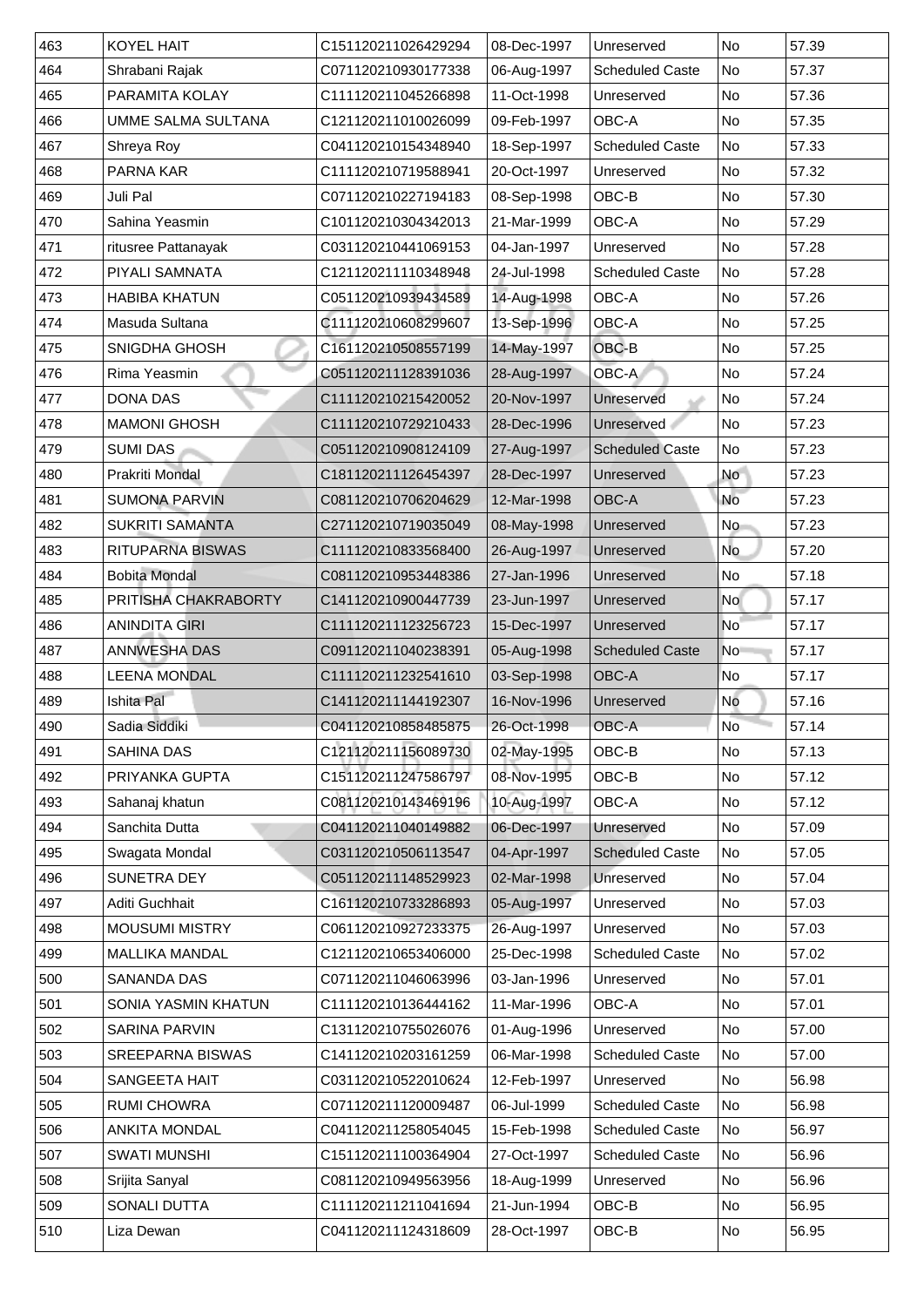| 511 | Firoja khatun                                 | C121120210951223939 | 19-Feb-1996 | <b>OBC-A</b>           | No                       | 56.92 |
|-----|-----------------------------------------------|---------------------|-------------|------------------------|--------------------------|-------|
| 512 | Sabnur Islam                                  | C051120210934104513 | 22-Jan-1999 | <b>OBC-A</b>           | No                       | 56.92 |
| 513 | Manjusri Bag                                  | C101120210412515114 | 09-Feb-1999 | Unreserved             | No                       | 56.92 |
| 514 | <b>POULAMI KOLE</b>                           | C221120211128234712 | 28-Sep-1999 | Unreserved             | No                       | 56.92 |
| 515 | <b>SUSMITA HAIT</b>                           | C051120210941267767 | 10-Feb-1998 | <b>Scheduled Caste</b> | N <sub>o</sub>           | 56.89 |
| 516 | <b>PUJA ROUTH</b>                             | C091120210252384009 | 25-Jun-1998 | Unreserved             | No                       | 56.88 |
| 517 | <b>RIDWANA GOUCIKA</b>                        | C121120211110142730 | 28-Jun-1994 | <b>OBC-A</b>           | No                       | 56.86 |
| 518 | Pallabi khatua                                | C121120210715061496 | 30-Nov-1996 | Unreserved             | No                       | 56.86 |
| 519 | <b>SNEHA HALDER</b>                           | C111120211118475406 | 25-Oct-1997 | Unreserved             | No                       | 56.80 |
| 520 | Yearunnesha Khatun                            | C041120210927596393 | 29-Dec-1994 | <b>OBC-A</b>           | <b>No</b>                | 56.76 |
| 521 | <b>PATRALI BERA</b>                           | C111120210613141640 | 05-Dec-1996 | Unreserved             | No                       | 56.75 |
| 522 | <b>SHEULI HALDER</b>                          | C071120210324350650 | 01-May-1997 | <b>Scheduled Caste</b> | No                       | 56.72 |
| 523 | <b>Bidisha Ghosh</b>                          | C041120211158460638 | 06-May-1997 | Unreserved             | No                       | 56.71 |
| 524 | PRIYANKA MANDAL                               | C131120210337366569 | 04-Mar-1999 | <b>Scheduled Caste</b> | No                       | 56.71 |
| 525 | Riya saha                                     | C051120210624081030 | 05-Sep-1996 | <b>Scheduled Caste</b> | No                       | 56.70 |
| 526 | <b>SOUMYALINA GHOSH</b>                       | C111120211109252328 | 04-Apr-1999 | Unreserved             | No                       | 56.70 |
| 527 | Madhushree Banerjee                           | C101120210939458885 | 23-Sep-1996 | <b>Unreserved</b>      | No                       | 56.69 |
| 528 | <b>Shreya Das</b>                             | C031120211126553194 | 26-Nov-1996 | <b>Scheduled Caste</b> | No                       | 56.69 |
| 529 | <b>KOYEL SARKAR</b>                           | C081120210446411626 | 05-Nov-1997 | Unreserved             | <b>No</b>                | 56.69 |
| 530 | <b>AYRIN KHATUN</b>                           | C071120210324577180 | 01-Apr-1997 | <b>OBC-A</b>           | No                       | 56.67 |
| 531 | <b>Trisha Pradhan</b>                         | C111120210932577612 | 22-May-1994 | Unreserved             | No                       | 56.66 |
| 532 | <b>MITA PAUL</b>                              | C111120211023308269 | 28-Sep-1996 | <b>OBC-B</b>           | No                       | 56.66 |
| 533 | <b>MAHITON KHATUN</b>                         | C071120210903131297 | 02-Jan-1998 | <b>OBC-A</b>           | No                       | 56.66 |
| 534 | Nabanita Debnath                              | C131120210249064008 | 05-Feb-1988 | <b>Unreserved</b>      | $\overline{\mathsf{No}}$ | 56.65 |
| 535 | Prasanti Pradhan                              | C081120211021254598 | 22-Feb-1996 | Unreserved             | N <sub>o</sub>           | 56.65 |
| 536 | <b>RIYA SARKAR</b>                            | C051120211109127530 | 25-Sep-1998 | Unreserved             | No                       | 56.65 |
| 537 | <b>SHAHNAZ PARVIN</b>                         | C061120211050393313 | 02-Mar-1997 | <b>OBC-A</b>           | <b>No</b>                | 56.63 |
| 538 | <b>DEBANJANA CHANDRA</b>                      | C111120210154486213 | 14-Dec-1995 | <b>OBC-B</b>           | No <sup>-</sup>          | 56.62 |
| 539 | <b>SWASTI HAZRA</b>                           | C051120211256235665 | 29-Mar-1999 | Unreserved             | No                       | 56.62 |
| 540 | Srilekha Basak                                | C101120211116413286 | 13-Jun-1998 | Unreserved             | No                       | 56.60 |
| 541 | <b>Mousumi Das</b>                            | C041120210554113954 | 27-Jul-1998 | Unreserved             | No.                      | 56.60 |
| 542 | <b>UMA GHOSH</b>                              | C201120211155413231 | 21-Sep-1998 | <b>Unreserved</b>      | No                       | 56.60 |
| 543 | <b>PURABI PATRA</b>                           | C121120210959303335 | 06-Dec-1996 | Unreserved             | No                       | 56.59 |
| 544 | <b>Bidisha Nath</b>                           | C211120210717150336 | 25-May-1996 | <b>Unreserved</b>      | No                       | 56.58 |
| 545 | Sanchari Saha                                 | C161120210907538122 | 04-Sep-1997 | <b>Scheduled Caste</b> | No                       | 56.58 |
| 546 | <b>MANIDIPA HALDER</b>                        | C071120210831145416 | 21-Sep-1997 | <b>Scheduled Caste</b> | No                       | 56.57 |
| 547 | <b>NABANITA GOSWAMI</b><br><b>CHAKRABORTY</b> | C111120211126050954 | 23-Apr-1992 | Unreserved             | No                       | 56.55 |
| 548 | <b>Arpita Das</b>                             | C131120210412157437 | 13-Jun-1996 | <b>Scheduled Caste</b> | No                       | 56.54 |
| 549 | <b>SUJATA DAS</b>                             | C131120211104441325 | 25-May-1997 | <b>Scheduled Caste</b> | No                       | 56.54 |
| 550 | <b>MOUSUMI BHUNIA</b>                         | C161120210721509098 | 06-May-1996 | Unreserved             | No                       | 56.53 |
| 551 | Tanuja Sardar                                 | C051120211120033725 | 21-Dec-1998 | OBC-A                  | No                       | 56.52 |
| 552 | <b>TULI JANA</b>                              | C051120211206427921 | 03-Jun-1995 | Unreserved             | No                       | 56.51 |
| 553 | Srijita roy                                   | C031120210407415170 | 24-Sep-1997 | Unreserved             | No                       | 56.49 |
| 554 | Supriya Neogi                                 | C111120210721030804 | 18-Jun-1998 | Unreserved             | No                       | 56.49 |
| 555 | <b>Farana Yesmin</b>                          | C111120210727278585 | 01-Aug-1996 | OBC-A                  | No                       | 56.48 |
| 556 | <b>SANCHAITA DAS</b>                          | C031120210122492648 | 05-Nov-1996 | <b>Scheduled Caste</b> | No                       | 56.48 |
| 557 | Riya Naskar                                   | C111120210441564994 | 23-Apr-1998 | <b>Scheduled Caste</b> | No                       | 56.47 |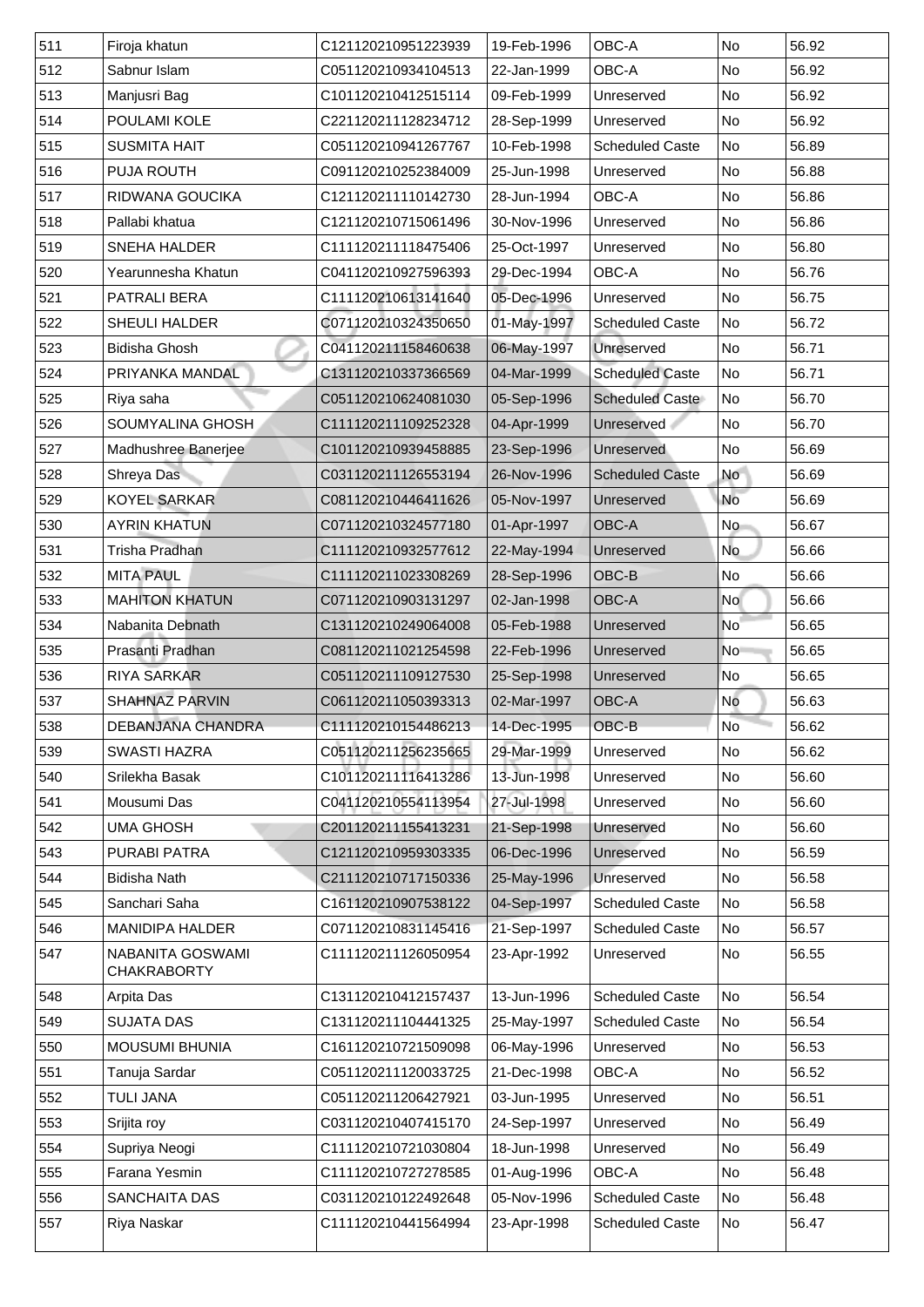| 558 | <b>SAHINA KHATUN</b>      | C111120211221246209 | 19-Jan-1998 | <b>OBC-A</b>           | <b>No</b>                | 56.46 |
|-----|---------------------------|---------------------|-------------|------------------------|--------------------------|-------|
| 559 | <b>PUSPA SAMANTA</b>      | C101120211045390483 | 09-Oct-1997 | Unreserved             | <b>No</b>                | 56.45 |
| 560 | <b>Nurmahal Khatun</b>    | C121120211032486526 | 26-Feb-1998 | <b>OBC-A</b>           | No                       | 56.45 |
| 561 | TAMALI DAS                | C111120210823277834 | 02-Jan-1996 | <b>Scheduled Caste</b> | No                       | 56.44 |
| 562 | <b>JAYITA MAHATA</b>      | C051120210954405212 | 16-Oct-1997 | Unreserved             | No                       | 56.44 |
| 563 | Manami Naskar             | C081120210130378841 | 22-Jun-1997 | <b>Scheduled Caste</b> | No                       | 56.43 |
| 564 | <b>RUPA GHOSH</b>         | C031120210712110766 | 29-Apr-1998 | Unreserved             | No                       | 56.39 |
| 565 | Moumita Gayen             | C101120211131218283 | 07-Jun-1995 | Unreserved             | No                       | 56.38 |
| 566 | Debshikha Mohanta         | C081120210250346973 | 08-Jun-1995 | Unreserved             | No                       | 56.37 |
| 567 | Gargi Majumdar            | C031120210531508015 | 27-Sep-1996 | <b>Scheduled Caste</b> | No                       | 56.35 |
| 568 | <b>AISWARYA BHUNIA</b>    | C041120210131025258 | 01-Apr-1997 | Unreserved             | No                       | 56.35 |
| 569 | <b>Shreya Ghosh</b>       | C101120210147397022 | 07-Jul-1998 | Unreserved             | No                       | 56.35 |
| 570 | ANKITA BHATTACHARYA       | C051120211147205098 | 04-Oct-1998 | Unreserved             | No                       | 56.34 |
| 571 | <b>SUNITA MAITY</b>       | C051120210458317184 | 05-Aug-1996 | Unreserved             | No                       | 56.32 |
| 572 | <b>RIYA HALDER</b>        | C141120210113529911 | 08-Dec-1997 | <b>Scheduled Caste</b> | No                       | 56.31 |
| 573 | <b>Alina Mallick</b>      | C101120210259355158 | 01-Feb-1999 | OBC-B                  | <b>No</b>                | 56.30 |
| 574 | <b>SUSMITA DAS</b>        | C261120210555292708 | 09-Dec-1995 | <b>Unreserved</b>      | No                       | 56.29 |
| 575 | <b>ARPITA BERA</b>        | C121120210147309736 | 01-Apr-1997 | Unreserved             | <b>No</b>                | 56.27 |
| 576 | <b>Punia Sarkar</b>       | C041120210327029401 | 27-Sep-1998 | <b>Scheduled Caste</b> | <b>No</b>                | 56.27 |
| 577 | <b>RUKSAR BEGUM</b>       | C041120210449115856 | 08-Apr-1997 | <b>OBC-A</b>           | No                       | 56.25 |
| 578 | <b>ANJANA MAHATA</b>      | C111120211124103471 | 05-Feb-1998 | OBC-B                  | No                       | 56.25 |
| 579 | SUDESHNA MANNA            | C121120210523055440 | 19-Jun-1998 | Unreserved             | No                       | 56.25 |
| 580 | <b>ANKANA SAHA</b>        | C121120210122272602 | 14-Aug-1998 | Unreserved             | No                       | 56.25 |
| 581 | <b>RUMA PRAMANIK</b>      | C121120210940145349 | 15-Mar-1997 | Unreserved             | $\overline{\mathsf{No}}$ | 56.24 |
| 582 | <b>Prokriti Saha</b>      | C211120210404352817 | 22-Sep-1998 | Unreserved             | No                       | 56.21 |
| 583 | <b>RINA SULTANA</b>       | C041120210728189466 | 02-May-1997 | <b>OBC-A</b>           | No                       | 56.19 |
| 584 | Afsana Rumi               | C111120211019024879 | 07-Dec-1997 | <b>OBC-A</b>           | No                       | 56.19 |
| 585 | Marjina Khatun            | C151120210438546890 | 18-Jan-1999 | Unreserved             | <b>No</b>                | 56.19 |
| 586 | <b>PAULAMI MANNA</b>      | C081120210740291027 | 03-Apr-1993 | Unreserved             | No                       | 56.17 |
| 587 | <b>Aytrayee Pal</b>       | C061120210833074623 | 20-Jan-1997 | OBC-B                  | <b>No</b>                | 56.16 |
| 588 | <b>SUSHWETA DAS</b>       | C041120211243372112 | 17-Apr-1997 | Unreserved             | No                       | 56.16 |
| 589 | <b>MANISHA MAHATA</b>     | C111120210630001078 | 14-Feb-1998 | OBC-B                  | <b>No</b>                | 56.15 |
| 590 | <b>SANCHITA JANA</b>      | C181120211231456827 | 20-Feb-1998 | Unreserved             | <b>No</b>                | 56.15 |
| 591 | PAYEL BHATTACHARYA        | C151120210516198798 | 20-Feb-1998 | Unreserved             | No                       | 56.13 |
| 592 | <b>SUPARNA BERA</b>       | C111120211028188785 | 30-Sep-1997 | Unreserved             | No                       | 56.12 |
| 593 | <b>BARNALI TUDU</b>       | C141120211209542649 | 14-Oct-1997 | <b>Scheduled Tribe</b> | <b>No</b>                | 56.11 |
| 594 | <b>ARZINA PARVIN KHAN</b> | C041120210111544471 | 01-Jan-1994 | <b>OBC-A</b>           | <b>No</b>                | 56.10 |
| 595 | <b>Shabnam Parveen</b>    | C101120211121521268 | 24-Feb-1998 | Unreserved             | No                       | 56.10 |
| 596 | <b>Sritama Ghosh</b>      | C111120210714119655 | 13-Mar-1999 | Unreserved             | No                       | 56.09 |
| 597 | ANAMIKA UPADHYA           | C111120211017523864 | 24-May-1994 | Unreserved             | No                       | 56.08 |
| 598 | Santilata Bag             | C031120210118486915 | 02-Apr-1999 | <b>Scheduled Caste</b> | No                       | 56.08 |
| 599 | <b>ARCHITA CHINI</b>      | C121120211134586369 | 18-Jun-1996 | Unreserved             | No                       | 56.07 |
| 600 | ANTARA NASKAR             | C121120211202060770 | 09-Jul-1997 | <b>Scheduled Caste</b> | No                       | 56.06 |
| 601 | <b>PUJA SAMANTA</b>       | C091120210249379721 | 22-Jul-1998 | Unreserved             | No                       | 56.05 |
| 602 | <b>HABIBA SIDDIKA</b>     | C051120210754125862 | 28-Nov-1997 | <b>OBC-A</b>           | No                       | 56.04 |
| 603 | <b>SOHINI PAL</b>         | C111120210757087156 | 22-Dec-1997 | Unreserved             | No                       | 56.04 |
| 604 | <b>CHAITALI SARKAR</b>    | C131120210628280189 | 19-Jul-1995 | <b>Scheduled Caste</b> | No                       | 56.00 |
| 605 | <b>NILUFA KHATUN</b>      | C031120211217597226 | 23-Aug-1996 | Unreserved             | No                       | 55.99 |